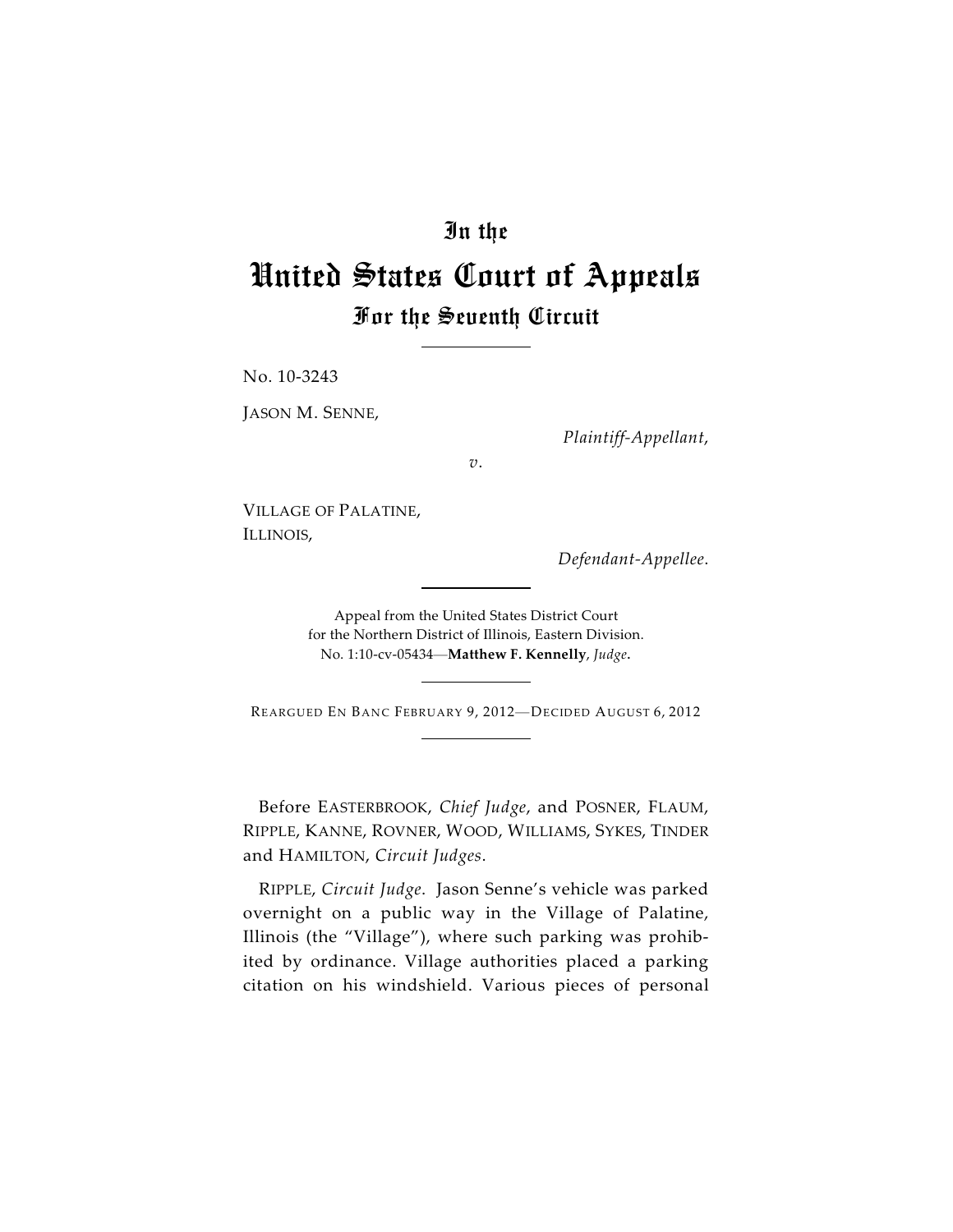information, obtained by the Village from a database originating with the Illinois Department of Motor Vehicles, were printed on the citation. Mr. Senne subsequently brought this action on behalf of himself and a class of others similarly situated against the Village. 1 He claimed that the Village's practice of printing personal information obtained from motor vehicle records on parking tickets was a violation of the Driver's Privacy Protection Act (the "Act" or the "DPPA"), 18 U.S.C. §§ 2721-25. Under the DPPA, state departments of motor vehicles ("DMVs") are restricted in their ability to disclose certain personal information contained in motor vehicle records; authorized recipients are further restricted in redisclosing information obtained from those records. *See id.* § 2721. Injured persons are provided with a private right of action. *See id.* § 2724.

The Village moved to dismiss Mr. Senne's claim for failure to state a claim upon which relief can be granted. *See* Fed. R. Civ. P. 12(b)(6). It contended that issuing a parking citation was not a disclosure under the statute and that, even if it were, it fell within a specifically permitted purpose identified in the statute. The district court agreed and granted the Village's motion. A panel of this court affirmed, *Senne v. Vill. of Palatine, Illinois*, 645 F.3d 919 (7th Cir. 2011), and the full court

 $1$  The district court's jurisdiction was premised on 28 U.S.C. § 1331 and 18 U.S.C. § 2724.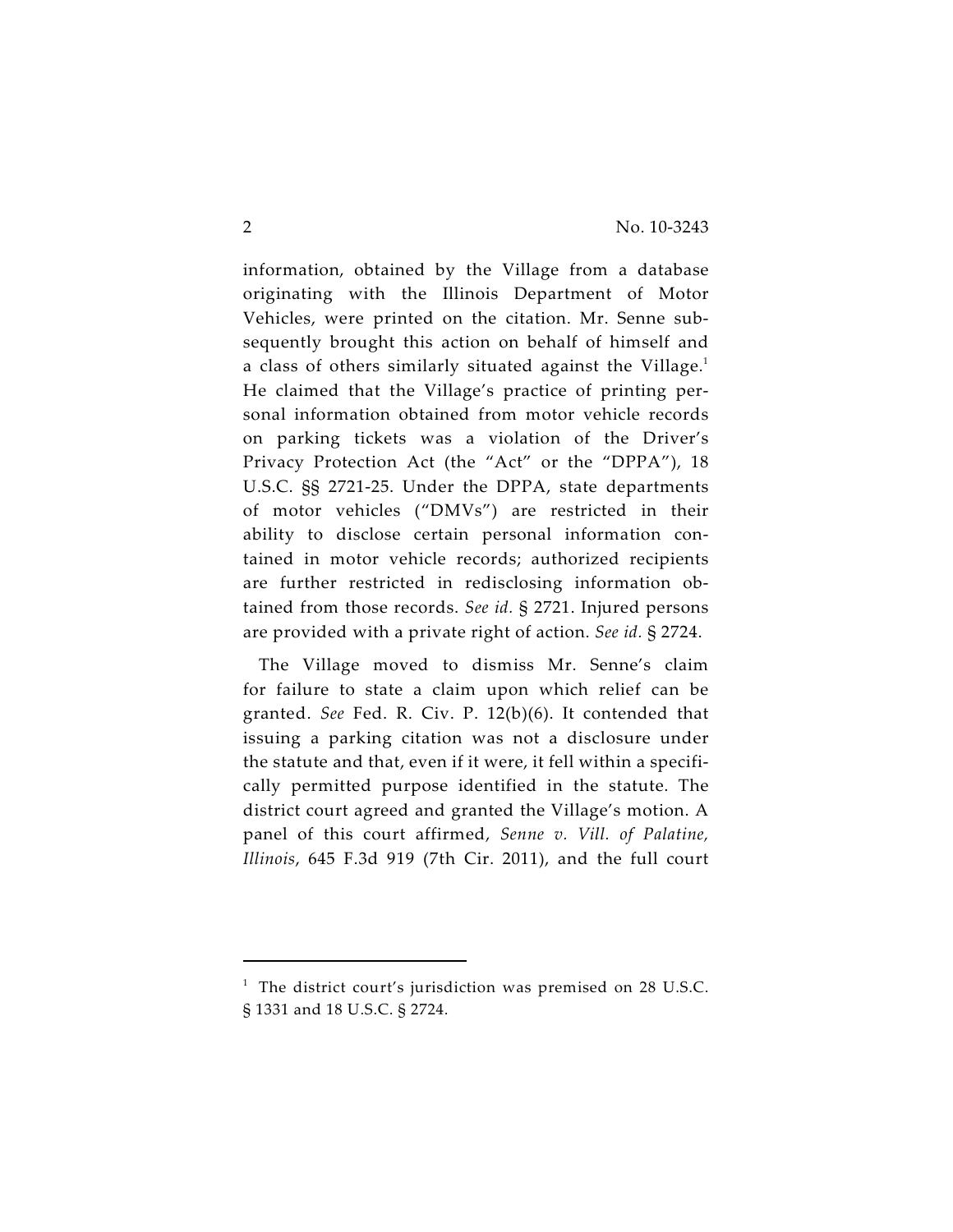granted rehearing en banc.<sup>2</sup> Mr. Senne's appeal requires that we examine the scope of the DPPA's protection of personal information contained in motor vehicle records and the reach of its statutory exceptions. We now conclude that the parking ticket at issue here did constitute a disclosure regulated by the DPPA, and we further agree with Mr. Senne that, at this stage of the litigation, the facts as alleged are sufficient to state a claim that the disclosure on his parking ticket exceeded that permitted by the statute. Accordingly, we reverse the judgment of the district court and remand for further proceedings consistent with this opinion.

## **I**

### **BACKGROUND**

# **A. Facts**

Mr. Senne's complaint, which we must accept for present purposes as true, $3$  alleges that, on August 20, 2010, his vehicle was parked on a public way in violation of the Village's overnight parking ban. At 1:35 a.m., a Palatine police officer placed a parking citation under a windshield wiper blade of the vehicle. The citation remained on the windshield, in public view on a public way, until Mr. Senne retrieved it some five hours later.

 $^2$  Our jurisdiction is predicated on 28 U.S.C. § 1291.

<sup>&</sup>lt;sup>3</sup> Indep. Trust Corp. v. Stewart Info. Servs. Corp., 665 F.3d 930, 934 (7th Cir. 2012).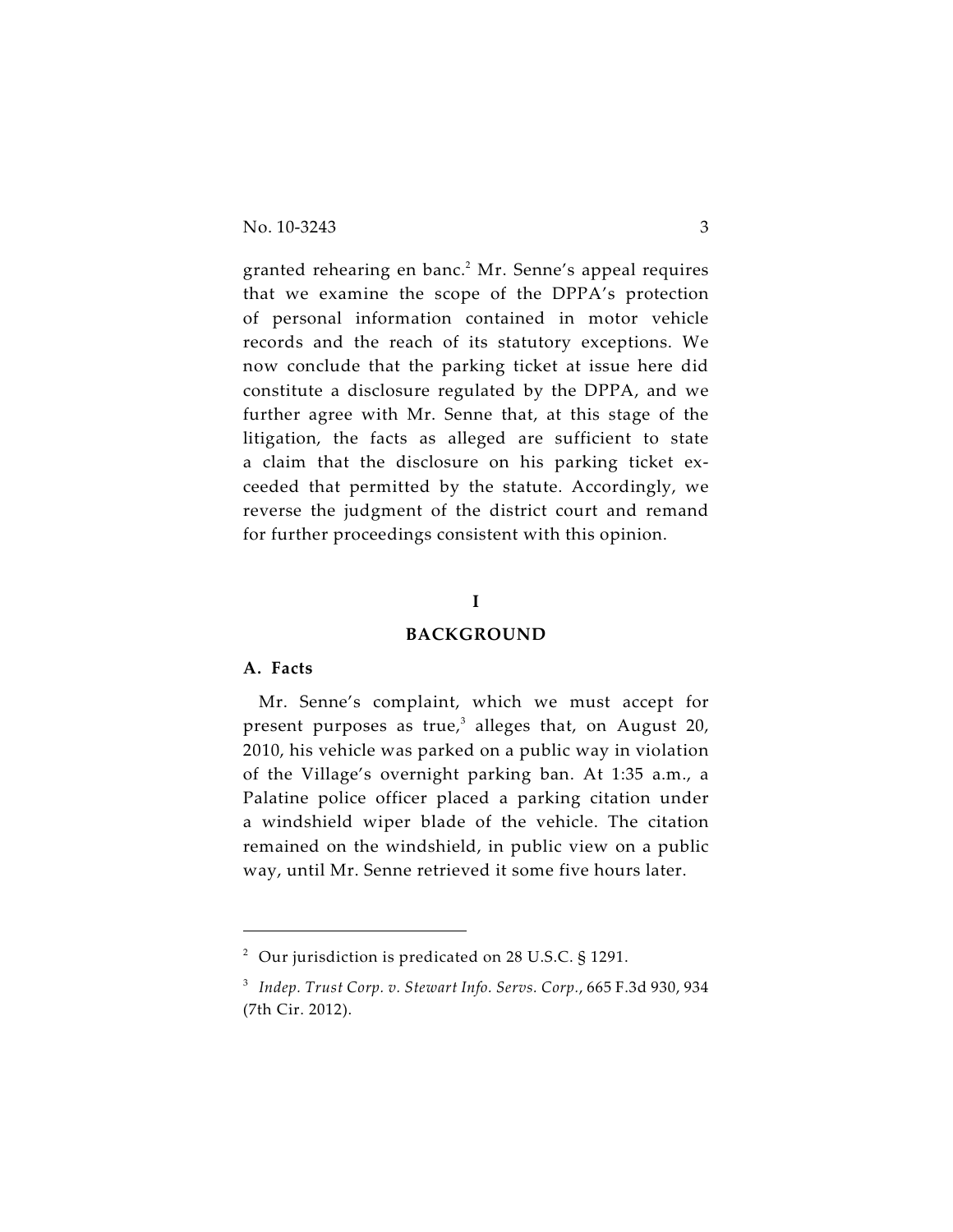The ticket had been printed electronically on a preexisting form. The printed information included a date and time stamp, the officer's name and badge number and the parking offense, which was the basis for the citation. It also included various information about the vehicle, including the make, model, color, year, license number and vehicle identification number ("VIN"). In addition, and most relevant to the present case, the citation included personal data about Mr. Senne, whom motor vehicle records showed to be the owner of the illegally parked vehicle. Specifically, the citation included his full name, address, driver's license number, date of birth, sex, height and weight.

The citation doubled as an envelope to remit payment of the fine, which, if used as intended, would have displayed the printed personal information on its exterior when mailed. It instructed Mr. Senne that he could either pay the \$20 fine in person, mail a check or money order using the ticket as an envelope or request a hearing to contest the citation.

# **B. District Court Proceedings**

After receiving the citation, Mr. Senne brought this action in the district court. He alleged that the parking ticket amounted to a disclosure of protected personal information by the Village in violation of the DPPA. His complaint requested, for himself and a putative class, statutory liquidated damages and injunctive relief. He also requested limited, expedited discovery relating to the total number of parking citations issued by the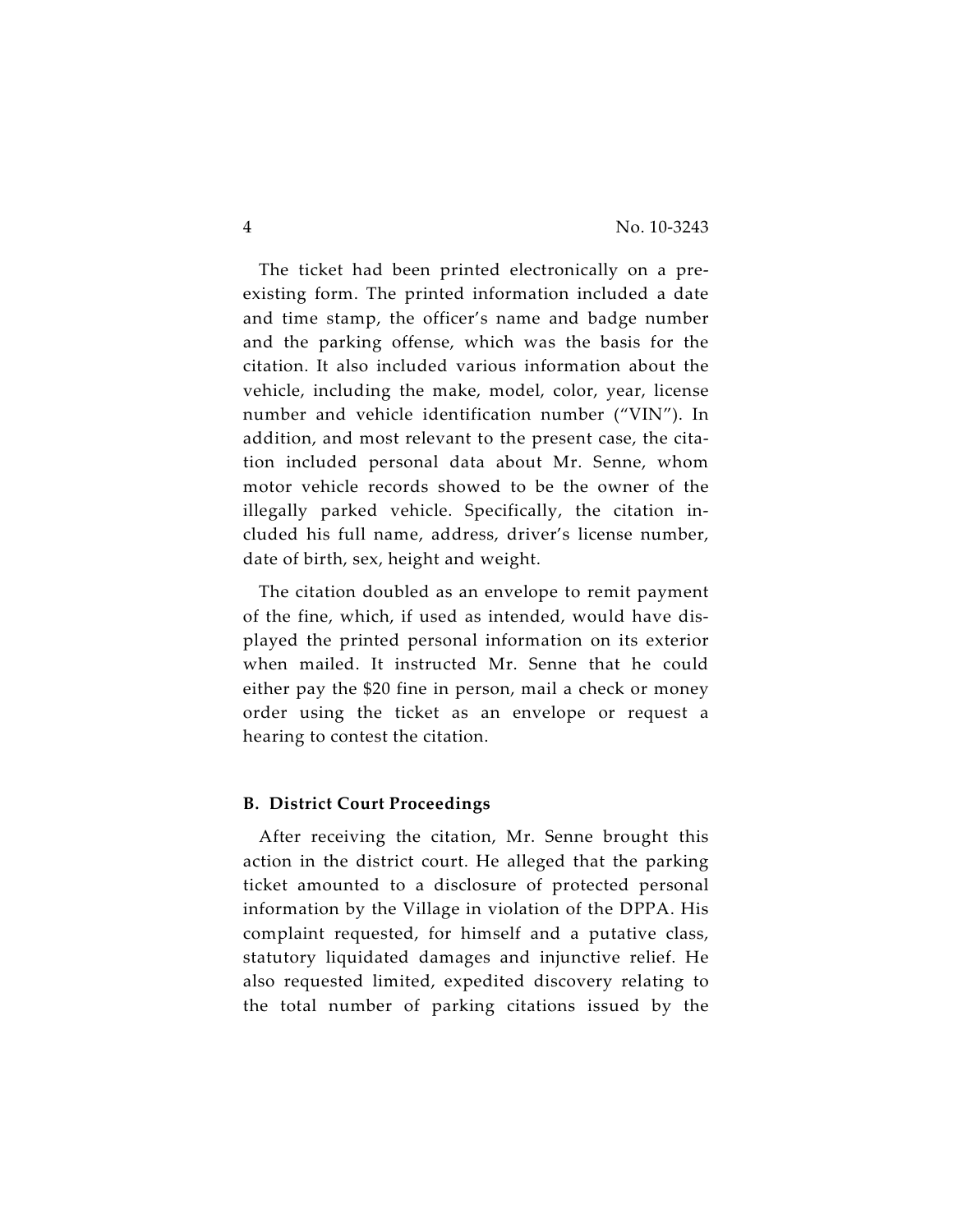Village in the relevant period. Shortly thereafter, he moved for a temporary restraining order and preliminary injunction prohibiting the Village from printing any personal information, as defined by the DPPA, on its parking citations.

In response, the Village filed a motion to dismiss for failure to state a claim under Rule 12(b)(6). It contended that the parking ticket was a permitted disclosure under three separate categories in the statute: It was a disclosure (1) "[f]or use by a[] government agency, including a[] . . . law enforcement agency, in carrying out its functions," as permitted by  $\S 2721(b)(1)$ ; (2) "[f]or use in connection with matters of motor vehicle or driver safety," as permitted by  $\S$  2721(b)(2); and (3) "[f]or use in connection with any civil[] . . . [or] administrative[] . . . proceeding . . ., including the service of process," as permitted by § 2721(b)(4). The Village later clarified that it did not concede that any disclosure had occurred, other than to the plaintiff, who was the subject of the record.

In a brief oral ruling, the district court agreed with the Village and dismissed the case. The court specifically held that the parking ticket did not fall within the ambit of the statute because its issuance did not constitute a disclosure. In the district court's view, "what the statute is talking about is what people would commonly call a disclosure, which is turning something over to somebody else." $4$  Although the court found this basis sufficient and concluded that reaching the statutory

 $4$  R.37 at 4.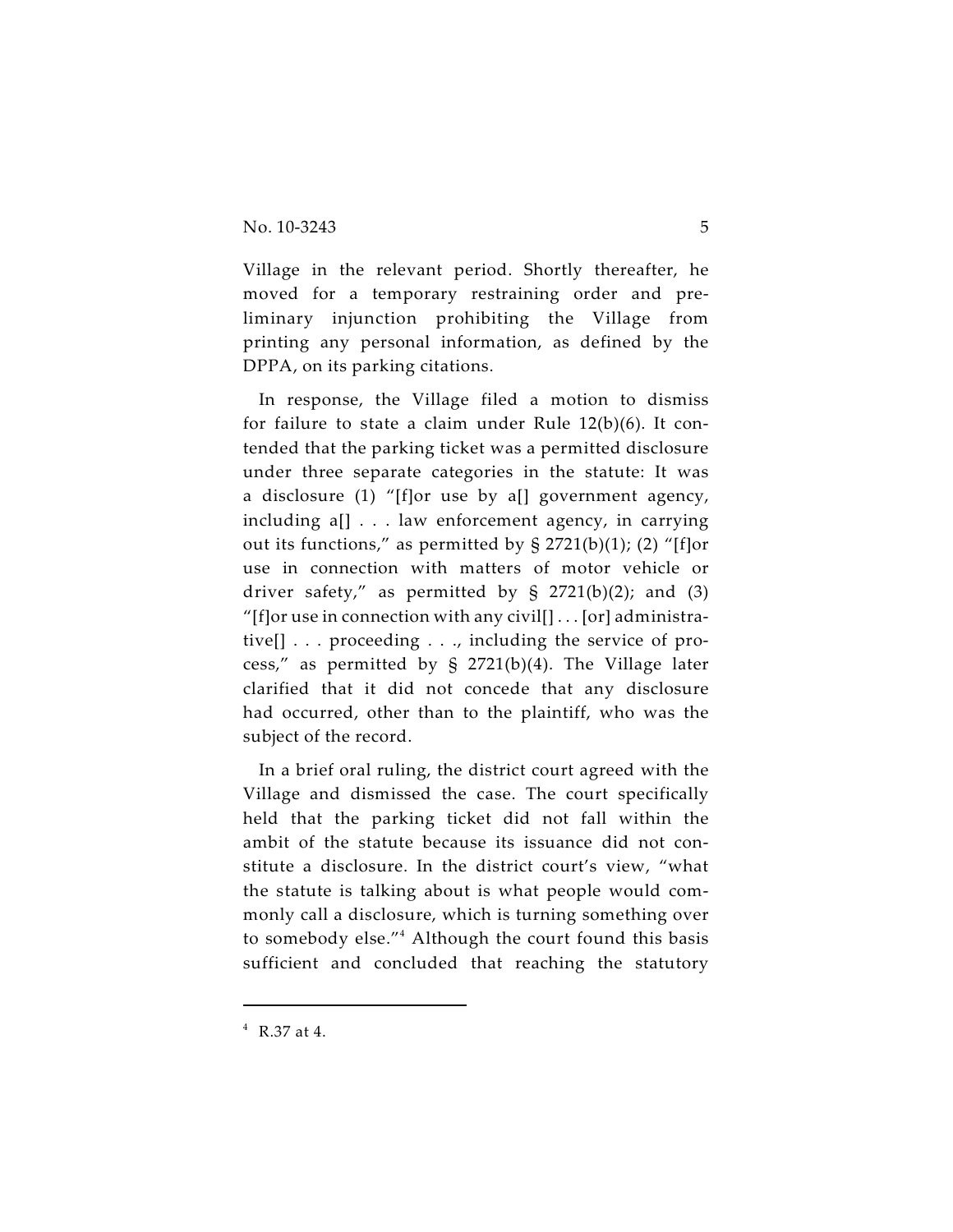exceptions was unnecessary, it also held that § 2721(b)(1), relating to a law enforcement agency carrying out its functions, would exempt any disclosure made through the parking citation. Mr. Senne timely appealed.

## **II**

#### **DISCUSSION**

We review de novo the district court's entry of judgment on a motion to dismiss for failure to state a claim.<sup>5</sup> We must construe the complaint in the light most favorable to the plaintiff and must draw all reasonable inferences in his favor.<sup>6</sup> Taking the facts of the complaint as true, the Village contends that the DPPA provides no basis for relief. 7

The Village contends that the district court's judgment ought to be affirmed for two reasons. First, it submits that the printing of Mr. Senne's personal information on the citation and the placement of that citation on his windshield did not constitute a disclosure under the Act. Second, it submits that, in any event, the action specifically was permitted by the exceptions to the general limitation on disclosure in the statute. We shall address each argument in turn.

*Adkins v. VIM Recycling, Inc.*, 644 F.3d 483, 492 (7th Cir. 2011). <sup>5</sup>

<sup>&</sup>lt;sup>6</sup> *Id.* at 492-93.

 $\frac{7}{7}$  The parties raise no issue with respect to the adequacy of the allegations in the complaint under *Ashcroft v. Iqbal*, 556 U.S. 662 (2009).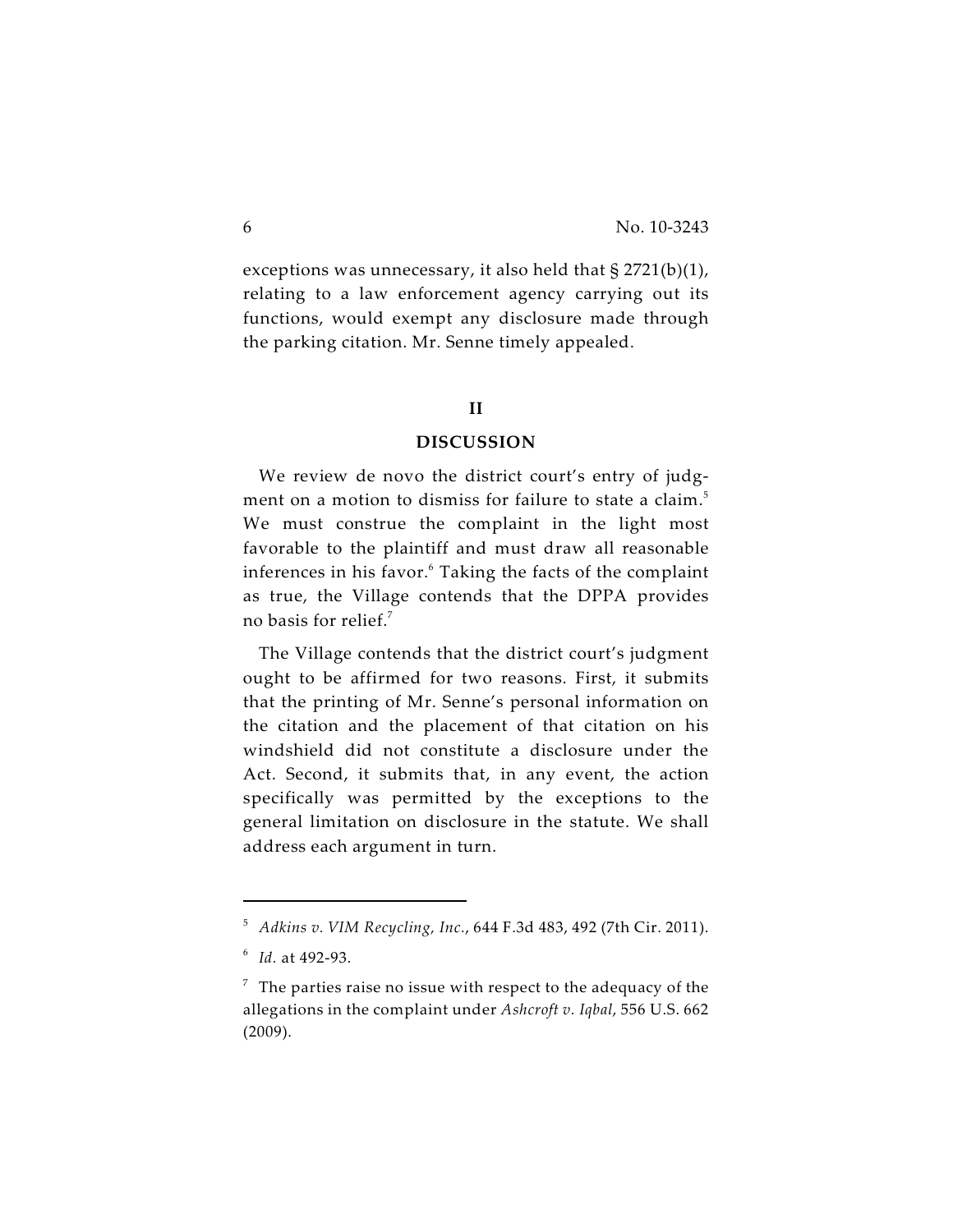# **A. Whether the Ticket is a Disclosure Regulated by the DPPA**

"As in any case of statutory construction, our analysis begins with the language of the statute*." Hughes Aircraft Co. v. Jacobson*, 525 U.S. 432, 438 (1999) (internal quotation marks omitted). Specifically, we begin by looking broadly at the structure of the statute to acquire an understanding of the activity that it regulates. "Interpretation of a word or phrase depends upon reading the whole statutory text, considering the purpose and context of the statute[] . . . ." *Dolan v. United States Postal Serv.*, 546 U.S. 481, 486 (2006).

Section 2721 contains the substantive prohibitions and relevant exceptions that principally concern us. It begins with a general restriction on the release of information *by a state DMV*:

**(a) In general.**--A State department of motor vehicles, and any officer, employee, or contractor thereof, shall not knowingly disclose or otherwise make available to any person or entity:

**(1)** personal information, as defined in 18 U.S.C.  $2725(3)$ , $[^{8}$ ] about any individual

 $8$  Section 2725(3) of title 18 defines "personal information" as

information that identifies an individual, including an individual's photograph, social security number, driver identification number, name, address (but not the 5-digit zip code), telephone number, and medical or (continued...)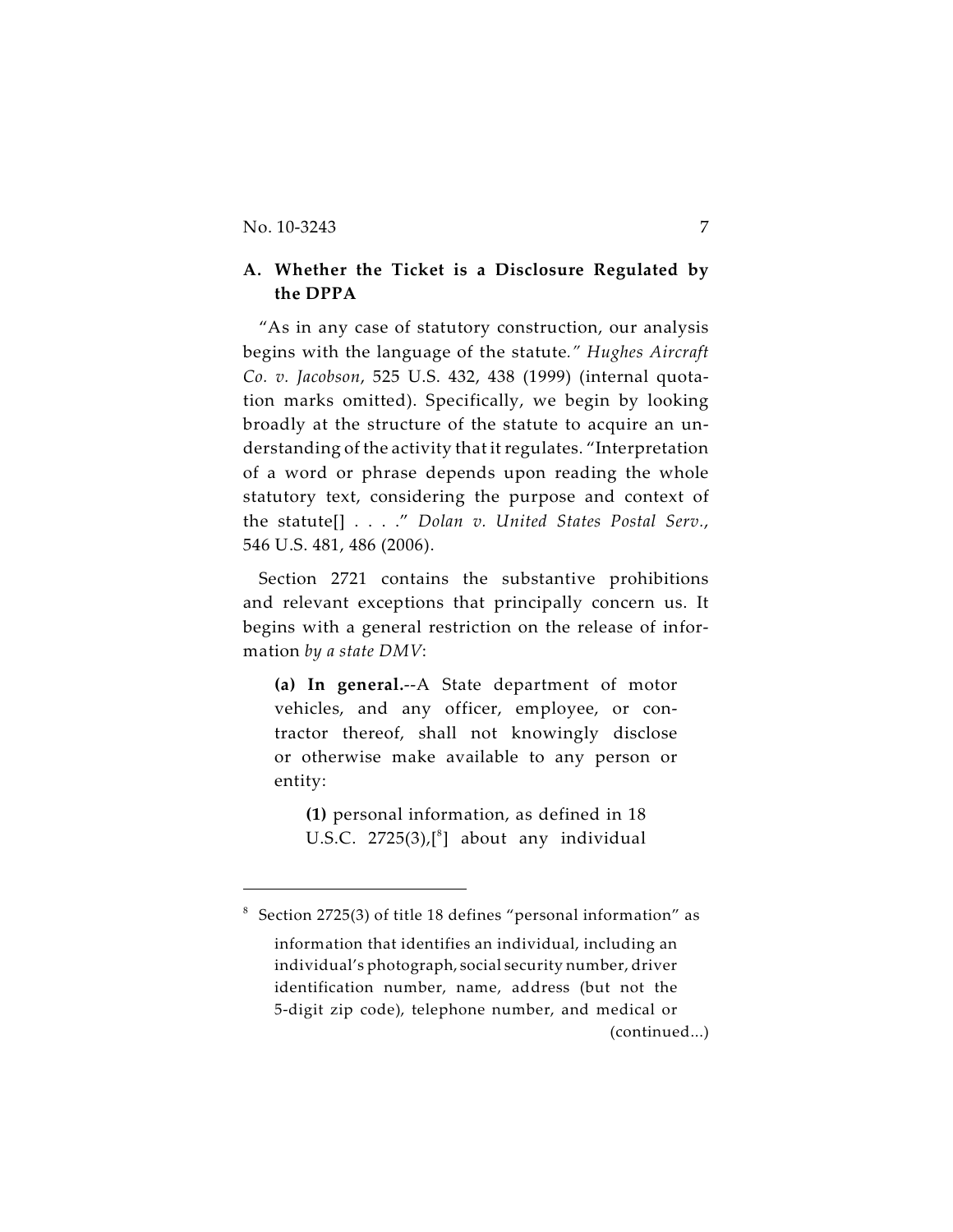obtained by the department in connection with a motor vehicle record, except as provided in subsection (b) of this section; or

**(2)** highly restricted personal information, as defined in 18 U.S.C.  $2725(4)$ , [<sup>9</sup>] about any individual obtained by the department in connection with a motor vehicle record, without the express consent of the person to whom such information applies, except uses permitted in subsections (b)(1), (b)(4), (b)(6), and (b)(9): *Provided*, That subsection (a)(2) shall not in any way affect the use of organ donation information on an individual's driver's license or affect the administration of organ donation initiatives in the States.

18 U.S.C. § 2721(a). Subsection (b) defines various exceptions, to which we shall return in some detail. If an exception in subsection (b) permits disclosure by a state DMV to a specific second party, subsection (c) then

 $% (...continued)$ 

disability information, but does not include information on vehicular accidents, driving violations, and driver's status.

 $9$  "[H]ighly restricted personal information," as defined in 18 U.S.C. § 2725(4), "means an individual's photograph or image, social security number, [and] medical or disability information." The parties are in agreement that this category of information, and the restrictions applicable to it, are not at issue in the present case.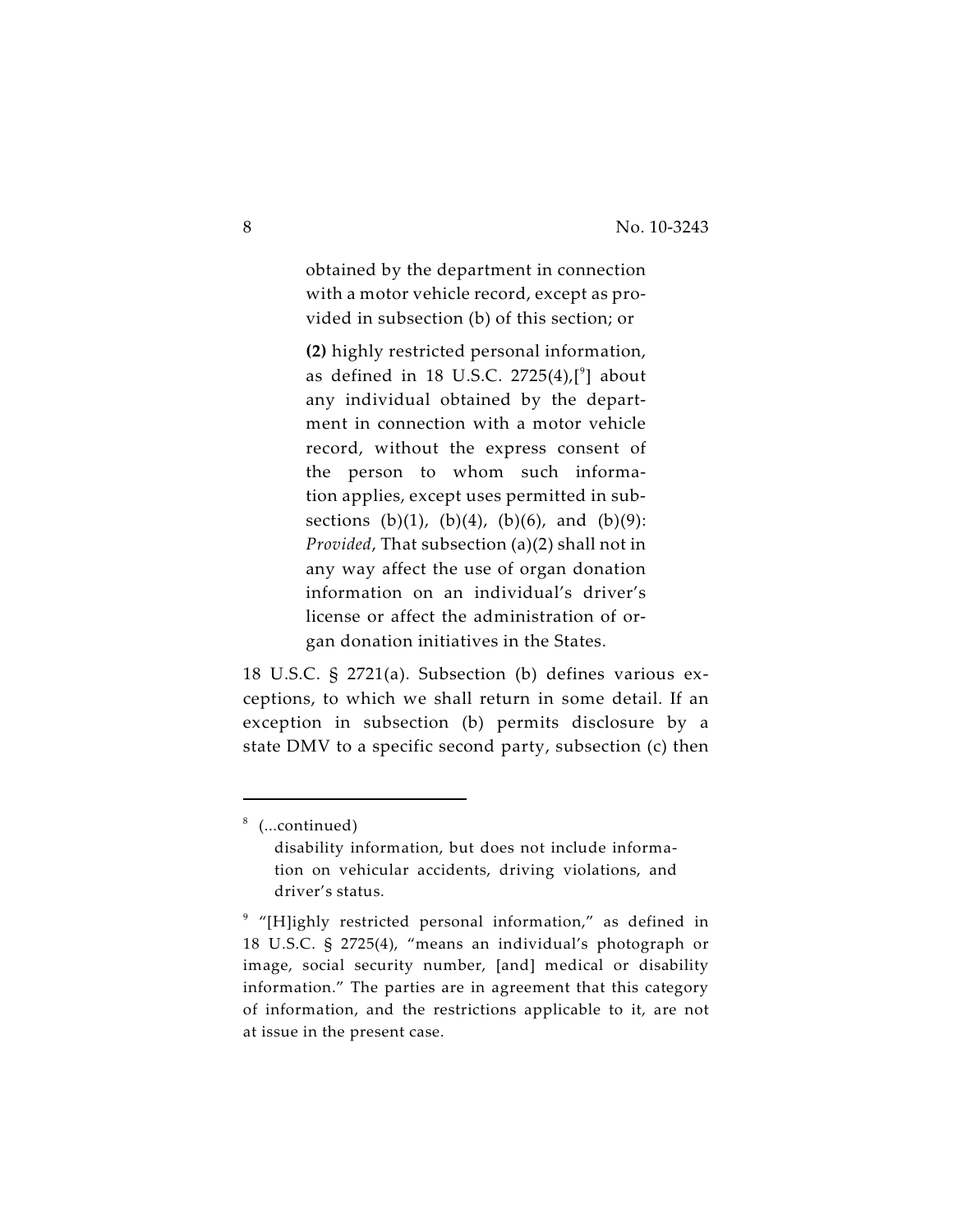regulates the separate activity that occurs when the *recipient* of a record from the DMV is responsible for a secondary disclosure to a third party. Specifically, subsection (c) allows for authorized recipients to "resell or redisclose the information only for a use permitted under subsection (b)," with further exceptions and requirements that need not detain us.<sup>10</sup> Both subsection (a) and (c), therefore, regulate a particular kind of disclosure and direct the details of that regulation to subsection (b).

Our examination of the statute's structure brings into focus the precise context in which the present case arises. The initial disclosure by the Illinois DMV to the police department, or some other agency through which the police department obtained its record, is governed by subsections (a) and (b); we discern no claim in this case that this transaction violated the statute. Instead, we are concerned with the secondary act of the Village's police department in placing the citation, which included Mr. Senne's personal information, on the windshield. With that clarification, we turn to the first question presented: whether the parking citation constituted a disclosure that the statute regulates.

The statute does not define a disclosure, but it does provide us, in context, with sufficient information to discern the meaning of the term. *Smith v. Zachary*, 255 F.3d 446, 448 (7th Cir. 2001) ("[T]he meaning of statutory

 $10$  Subsections (d) and (e) relate to waivers of the statute's restrictions by the subject of the record, and limitations by which the State may obtain such waivers; neither is claimed to be in issue in the present case.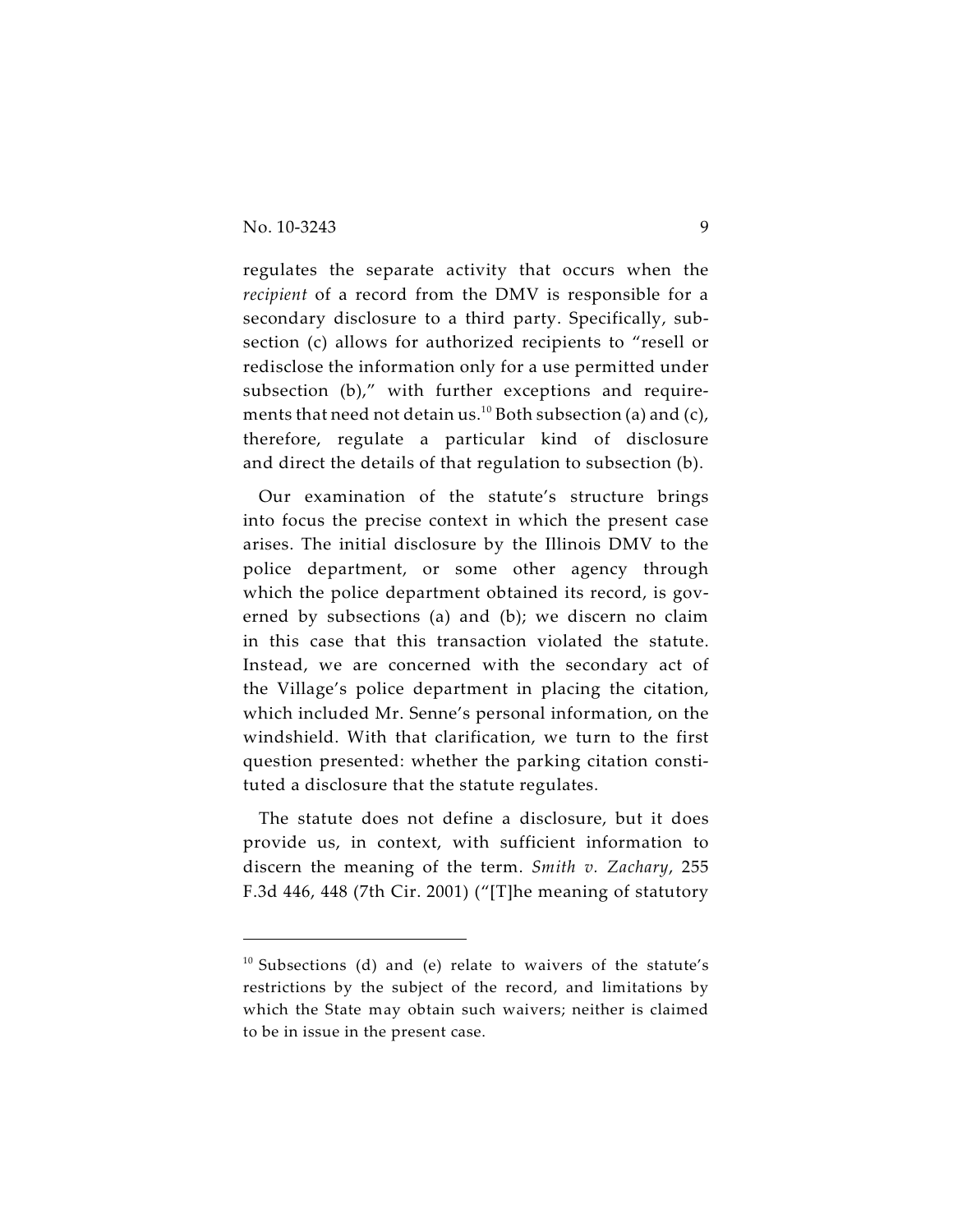language, plain or not, depends on context. It is a fundamental canon of statutory construction that the words of a statute must be read in their context and with a view to their place in the overall statutory scheme." (internal quotation marks omitted) (citations omitted)). The term "disclose" is first used in subsection (a), in the statutory prohibition on initial disclosures. In that section, the statute forbids a state DMV from "knowingly disclos[ing] or otherwise mak[ing] available to any person or entity" protected personal information. In our view, attaching the terms "or otherwise make available" to the term "disclose" leaves little doubt about the breadth of the transactions Congress intended to regulate. Furthermore, we believe it appropriate to read the statute's later use of the term "disclose" and of "redisclose" as shorthanded references back to subsection (a) and the broad language employed there. So read, it is clear that Congress intended to include within the statute's reach the kind of publication of information that occurred here, namely, the placement of the printed citation on Mr. Senne's windshield.

The Village nevertheless maintains that placing the ticket on the windshield did not effect a "disclos[ur]e" within the meaning of the statute, principally because Mr. Senne has failed to allege that anyone other than he, the subject of the record, actually saw it. We are not persuaded by this argument. First, such an interpretation ignores the broad language employed by Congress to define and regulate disclosures. Second, such a reading turns the statutory structure on its head. The default rule of the statute is that the DMV, and any person or entity authorized to view its records, is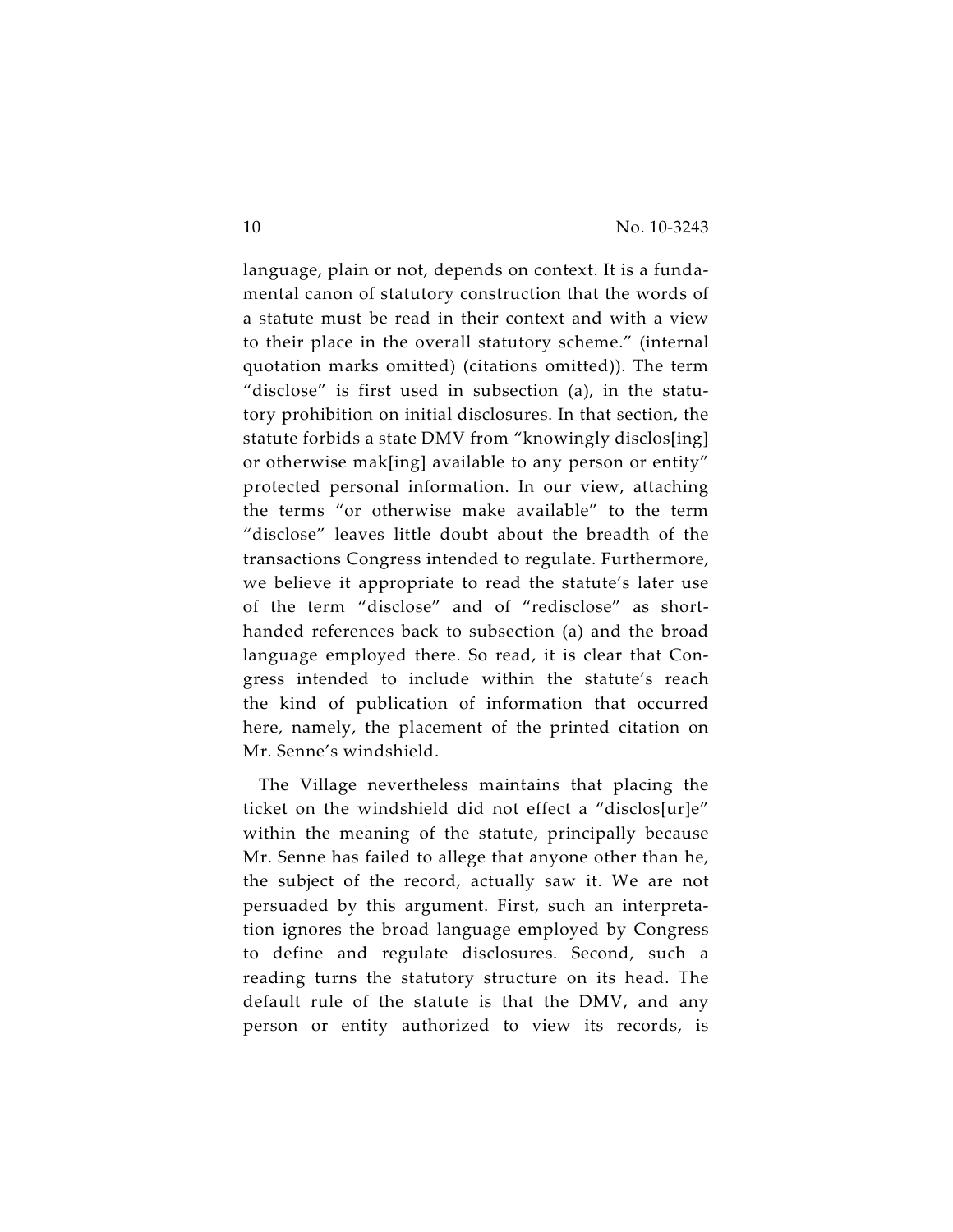*prohibited* from sharing the information. The statute then *authorizes* specific disclosures—each of which, as we shortly shall examine, has a limited object and a limited class of recipients. *See* 18 U.S.C. § 2721(b). To suggest that the meaning of the term "disclose" is so limited as to take the act of *publication* of protected information outside the statute's reach because no specific recipient is proven simply misunderstands the textual scheme that Congress has forged. The action alleged here, placing the information on the windshield of the vehicle in plain view on a public way, is certainly sufficient to come within the activity regulated by the statute regardless of whether another person viewed the information or whether law enforcement intended it to be viewed only by Mr. Senne himself. The real effect of the placement of the ticket was to make available Mr. Senne's motor vehicle record to any passer-by. This sort of publication is certainly forbidden by the statute.

The Village also makes a final, related argument that, in order to form the basis for liability, any disclosure must have been made knowingly. *See* 18 U.S.C. § 2724(a) ("A person who knowingly obtains, discloses or uses personal information, from a motor vehicle record, for a purpose not permitted under this chapter shall be liable to the individual to whom the information pertains[] . . . ."). According to the Village, because the officer who placed the ticket on the windshield did not know that anyone other than Mr. Senne would view it, there can be no liability. This argument does not persuade us for two reasons. First, it rests on the Village's erroneous notion that, in order for a disclosure to occur, there must be an identified recipient. Second, it fundamentally misunder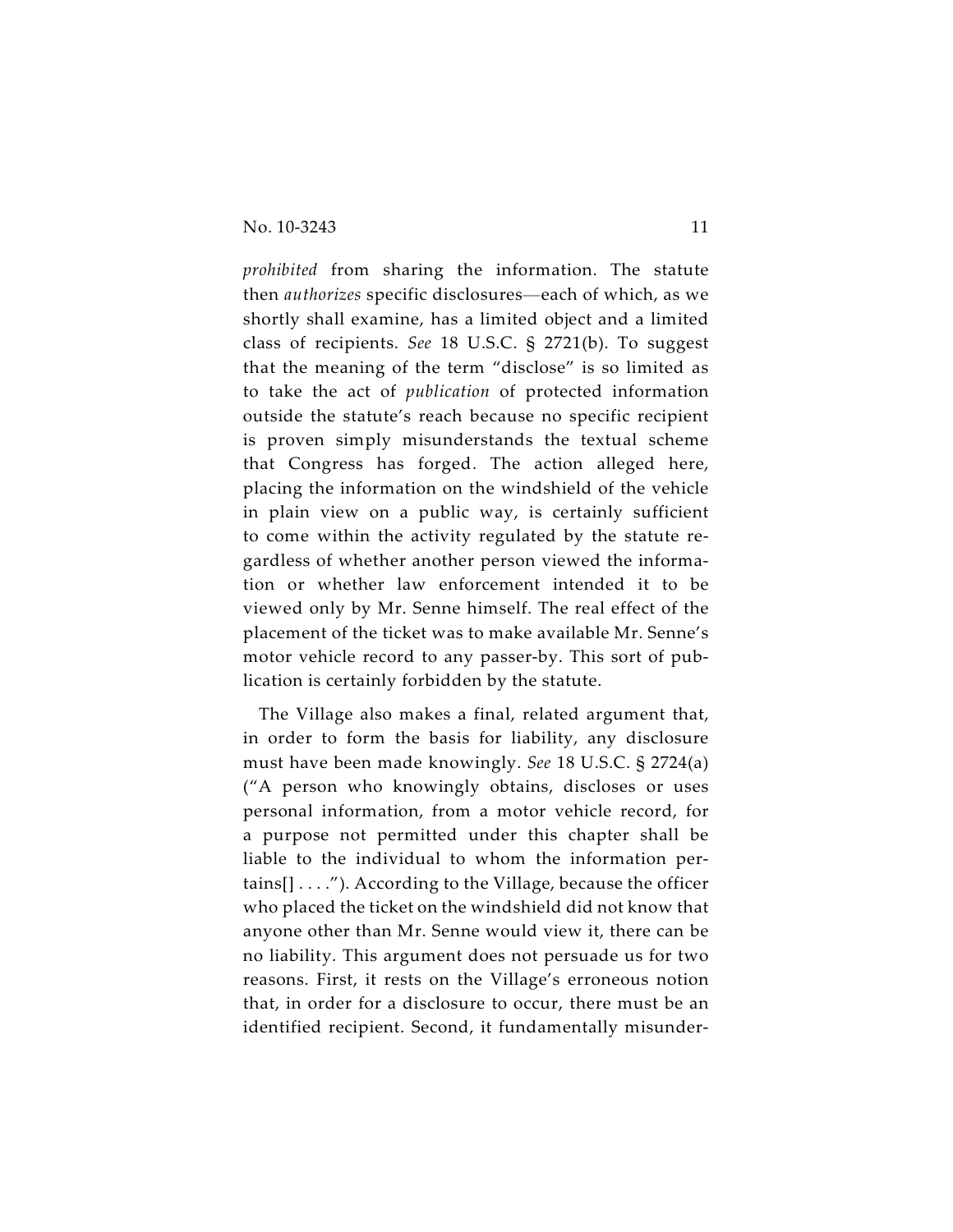stands the term "knowingly." Voluntary action, not knowledge of illegality or potential consequences, is sufficient to satisfy the mens rea element of the DPPA. *See Pichler v. UNITE*, 542 F.3d 380, 396-97 (3d Cir. 2008) (discussing the term "knowingly" as it is used in the civil liability provisions of the DPPA and finding that knowledge of illegality is not an element).

# **B. Whether the Statute Authorized the Disclosure**

**1.**

Having determined that there was a disclosure, we now turn to whether the police department's disclosure of Mr. Senne's motor vehicle record violated the statute. This task also is basically one of statutory construction.

We focus on the language of the statute, turning to § 2721(b), which contains the universe of required and permissible disclosures:

**(b) Permissible uses**.--Personal information referred to in subsection (a) shall be disclosed for use in connection with matters of motor vehicle or driver safety and theft, motor vehicle emissions, motor vehicle product alterations, recalls, or advisories, performance monitoring of motor vehicles and dealers by motor vehicle manufacturers, and removal of non-owner records from the original owner records of motor vehicle manufacturers to carry out the purposes of titles I and IV of the Anti Car Theft Act of 1992, the Automobile Information Disclosure Act (15 U.S.C. 1231 et seq.), the Clean Air Act (42 U.S.C. 7401 et seq.),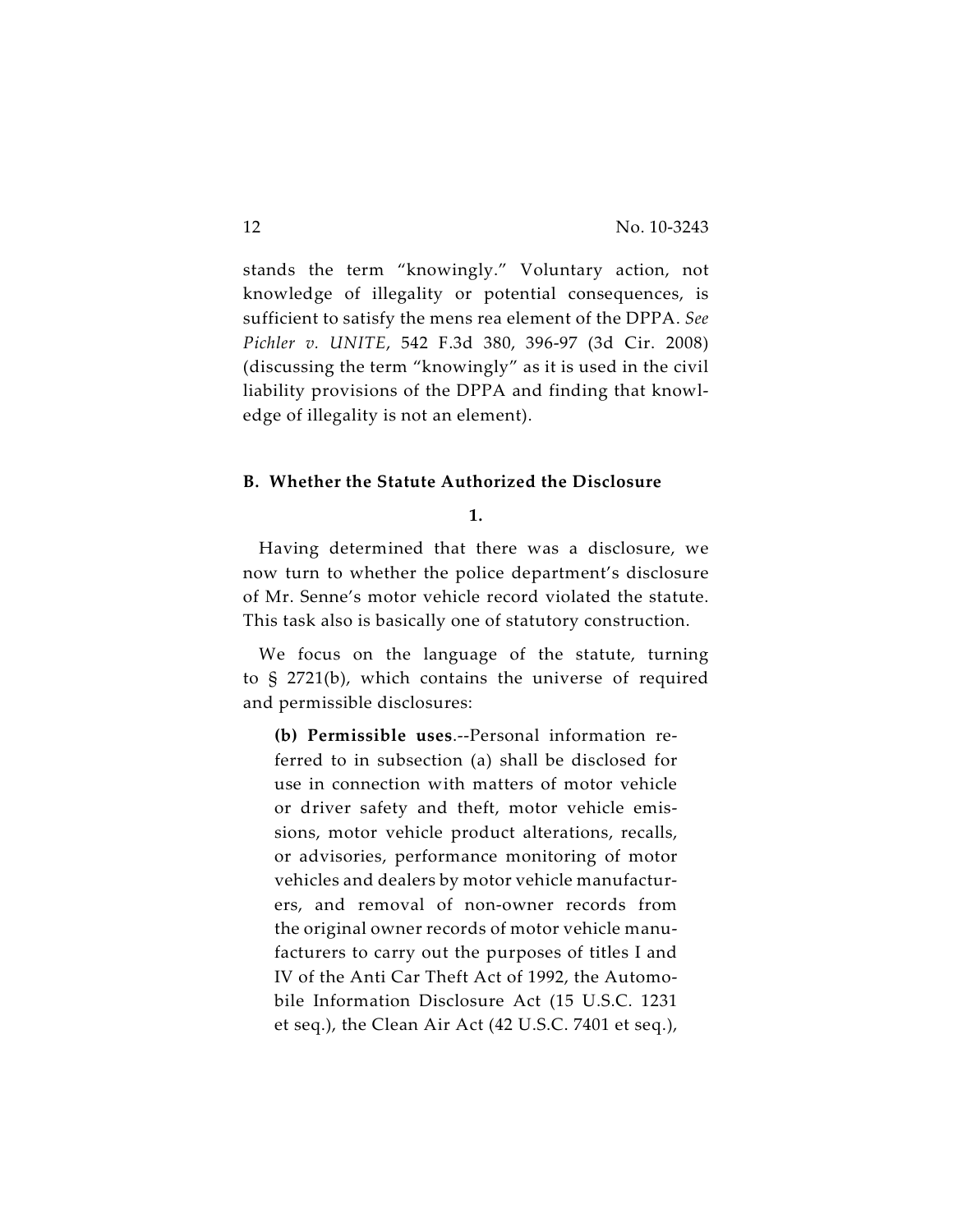and chapters 301, 305, and 321-331 of title 49, and, subject to subsection (a)(2), may be disclosed as follows:

**(1)** For use by any government agency, including any court or law enforcement agency, in carrying out its functions, or any private person or entity acting on behalf of a Federal, State, or local agency in carrying out its functions.

**(2)** For use in connection with matters of motor vehicle or driver safety and theft; motor vehicle emissions; motor vehicle product alterations, recalls, or advisories; performance monitoring of motor vehicles, motor vehicle parts and dealers; motor vehicle market research activities, including survey research; and removal of non-owner records from the original owner records of motor vehicle manufacturers.

**(3)** For use in the normal course of business by a legitimate business or its agents, employees, or contractors, but only--

**(A)** to verify the accuracy of personal information submitted by the individual to the business or its agents, employees, or contractors; and

**(B)** if such information as so submitted is not correct or is no longer correct, to obtain the correct infor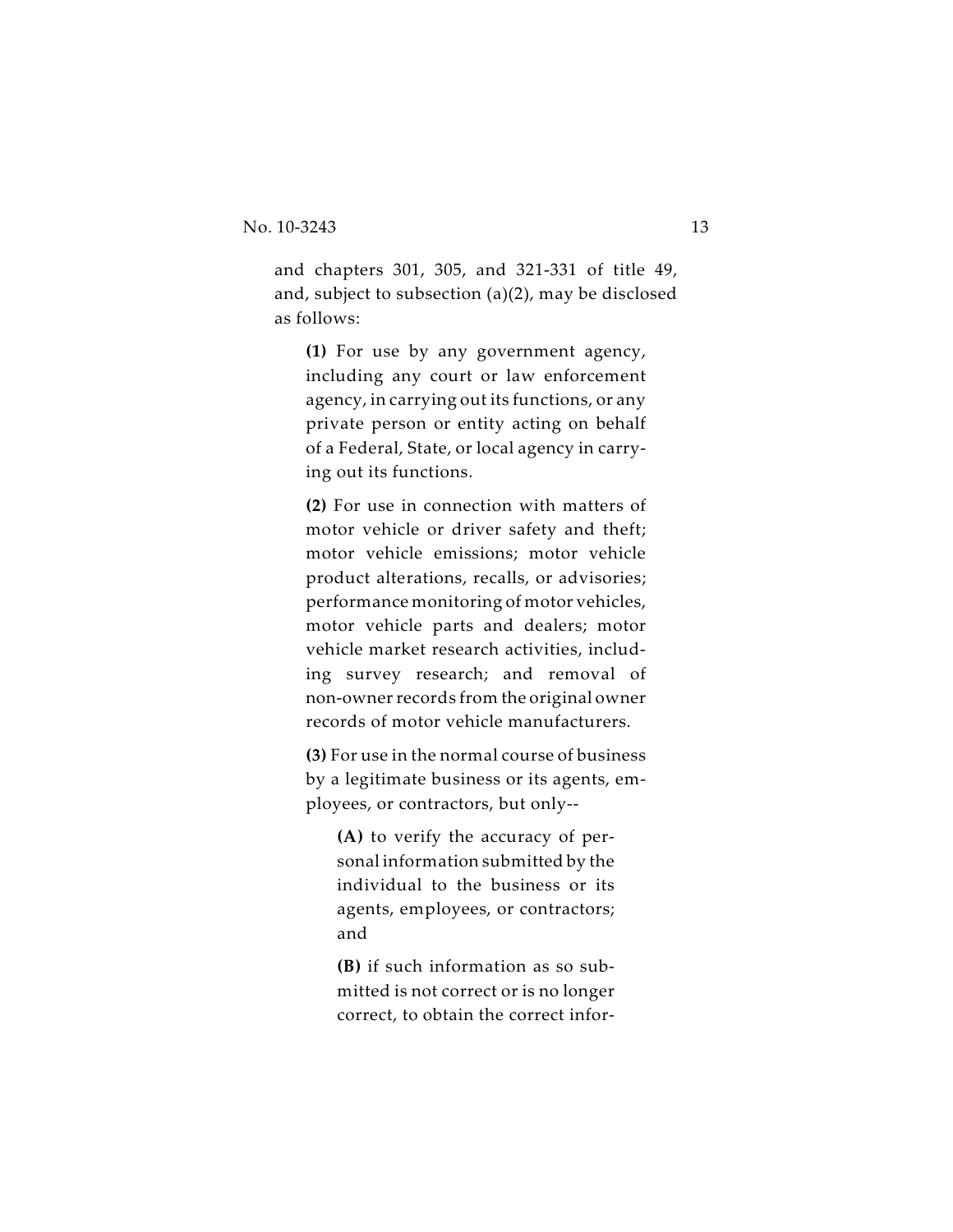mation, but only for the purposes of preventing fraud by, pursuing legal remedies against, or recovering on a debt or security interest against, the individual.

**(4)** For use in connection with any civil, criminal, administrative, or arbitral proceeding in any Federal, State, or local court or agency or before any self-regulatory body, including the service of process, investigation in anticipation of litigation, and the execution or enforcement of judgments and orders, or pursuant to an order of a Federal, State, or local court.

**(5)** For use in research activities, and for use in producing statistical reports, so long as the personal information is not published, redisclosed, or used to contact individuals.

**(6)** For use by any insurer or insurance support organization, or by a self-insured entity, or its agents, employees, or contractors, in connection with claims investigation activities, antifraud activities, rating or underwriting.

**(7)** For use in providing notice to the owners of towed or impounded vehicles.

**(8)** For use by any licensed private investigative agency or licensed security service for any purpose permitted under this subsection.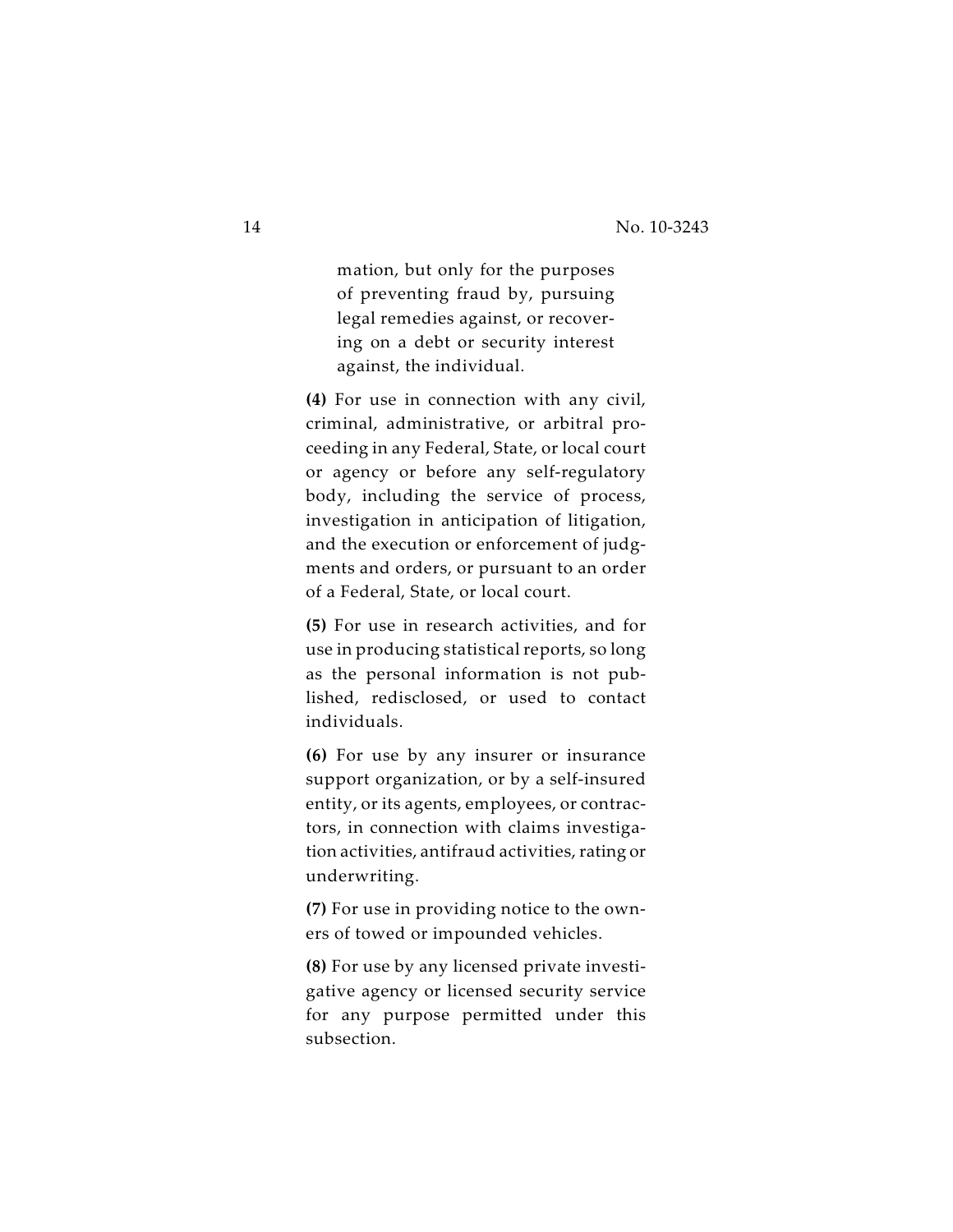**(9)** For use by an employer or its agent or insurer to obtain or verify information relating to a holder of a commercial driver's license that is required under chapter 313 of title 49.

**(10)** For use in connection with the operation of private toll transportation facilities.

**(11)** For any other use in response to requests for individual motor vehicle records if the State has obtained the express consent of the person to whom such personal information pertains.

**(12)** For bulk distribution for surveys, marketing or solicitations if the State has obtained the express consent of the person to whom such personal information pertains.

**(13)** For use by any requester, if the requester demonstrates it has obtained the written consent of the individual to whom the information pertains.

**(14)** For any other use specifically authorized under the law of the State that holds the record, if such use is related to the operation of a motor vehicle or public safety.

# 18 U.S.C. § 2721(b).

Against the backdrop of the general rule prohibiting disclosures in subsection (a), subsection (b) provides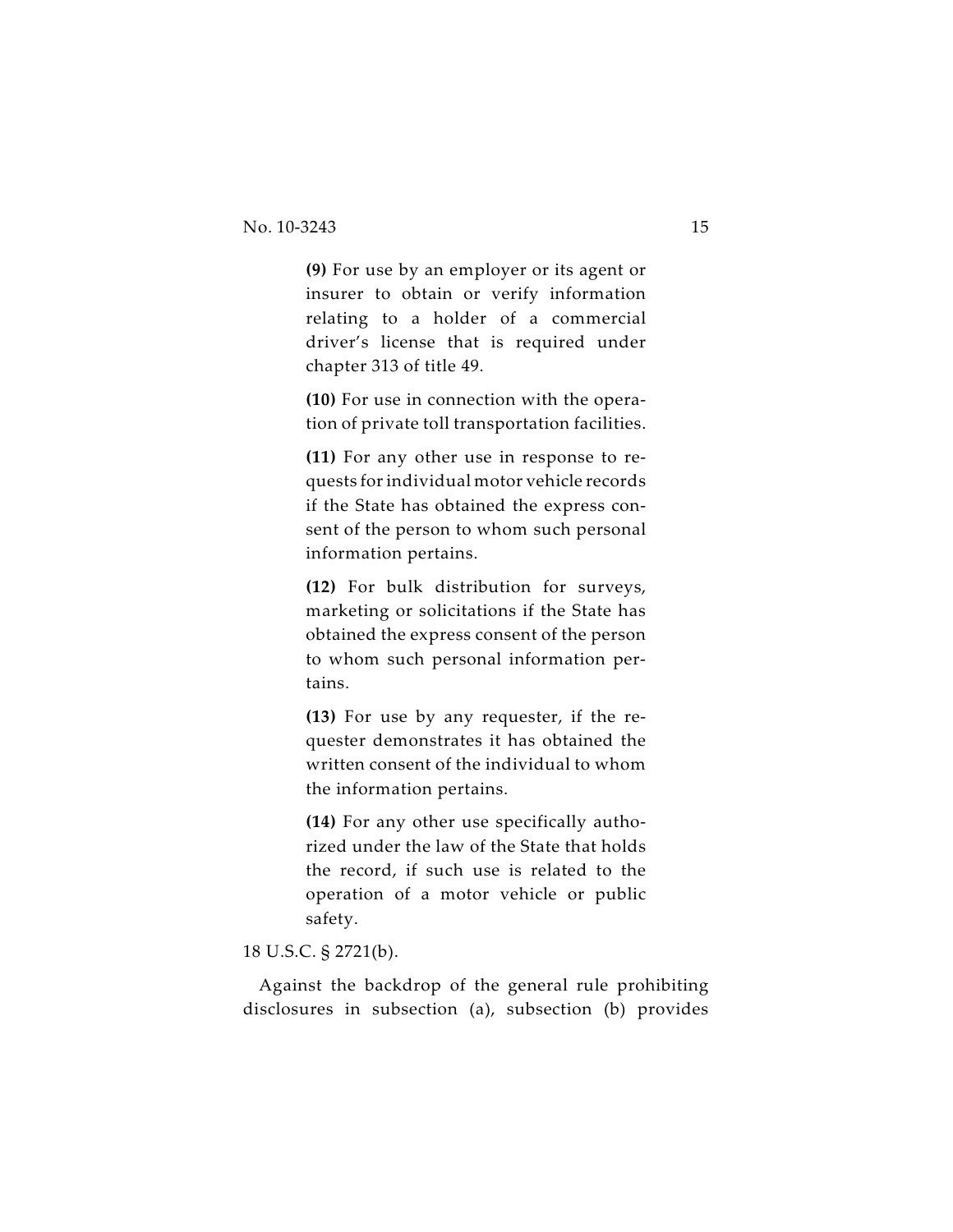both a category of mandatory disclosures and several categories of permissive disclosures. *See Graczyk v. West Publ'g Co.*, 660 F.3d 275, 280 (7th Cir. 2011) (identifying the statute's "countervailing purpose" as "allow[ing] legitimate users to access the records"). The permissive disclosures number fourteen in total and cover a range of purposes and recipients including public entities, insurers, licensed private investigators and certain commercial users such as bulk marketers.

On appeal, the Village contends that the placement of the citation on Mr. Senne's windshield was permitted under the statute either because the disclosure was "[f]or use by  $a$ [] . . . law enforcement agency[] in carrying out its functions," *id.* § 2721(b)(1), or "[f]or use in connection with any civil[ $] \ldots$  [or] administrative[ $] \ldots$ proceeding . . ., including the service of process," *id.* § 2721(b)(4).<sup>11</sup> The Village does not describe in any length how all the information printed on the ticket served either purpose; instead, it maintains, in effect, that the statute does not require that analysis. In the Village's view, as long as it can identify a subsection of the law under which *some* disclosure is permitted, *any* disclosure of information otherwise protected by the statute is exempt, whether it serves an identified purpose or not.

We cannot accept the Village's position. As we already have explained, it is necessary to view each provision in context, with an eye toward its contribution to the

 $11$  On appeal, the Village no longer asserts that any disclosure was permitted under 18 U.S.C. § 2721(b)(2).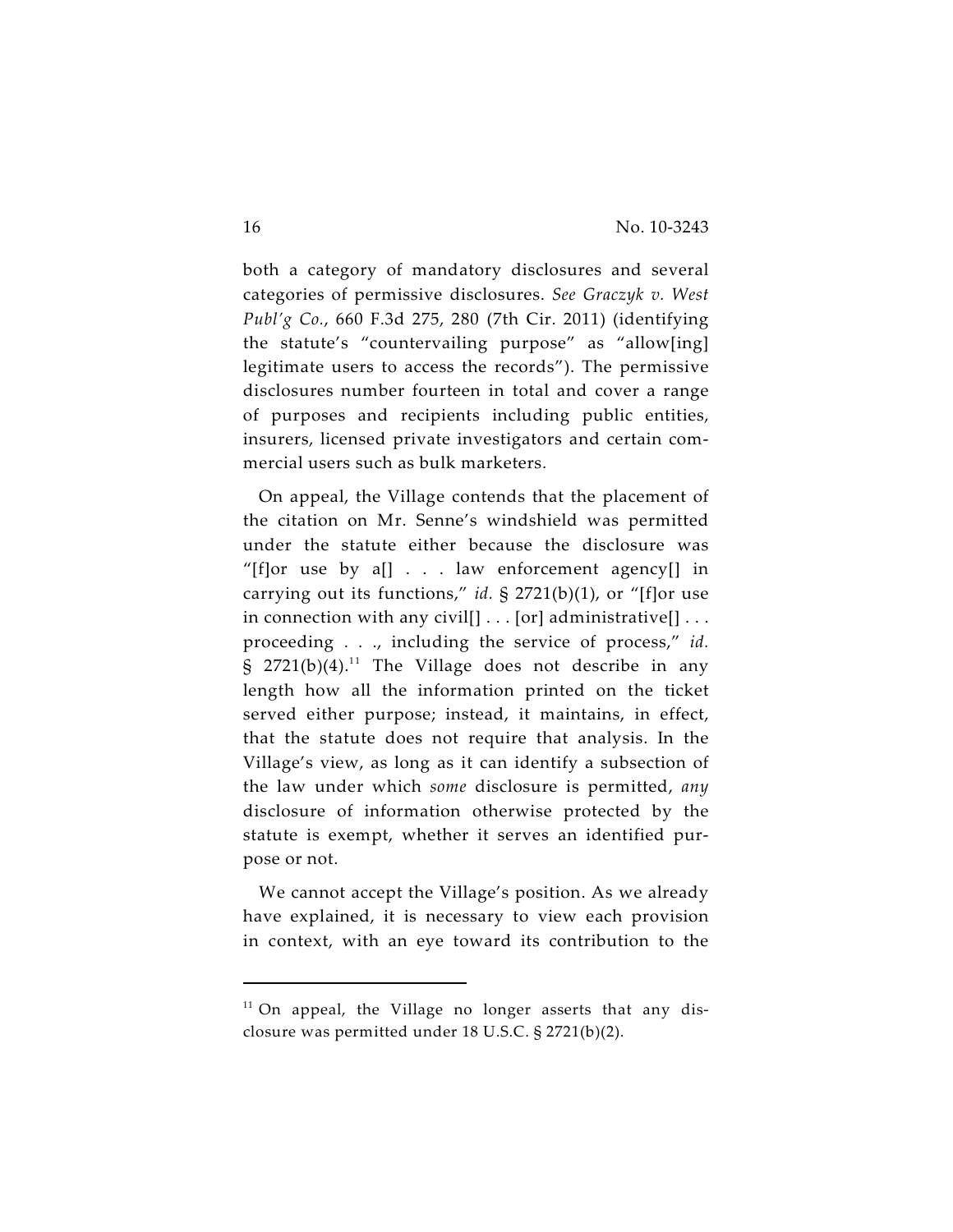"overall statutory scheme." *See Smith*, 255 F.3d at 448 (internal quotation marks omitted). Here, the statute's purpose, clear from its language alone, is to prevent all but a limited range of authorized disclosures of information contained in individual motor vehicle records. It is necessary that we respect this textually explicit purpose as we evaluate the coverage of the exceptions within the statute's broad mandate.

Both of the exceptions that the Village identifies, along with most of the other exceptions in the statute, begin with the phrase "[f]or use." In the Village's view, these words supply no meaning to the statutory text other than to link grammatically the "may be disclosed" language in the introductory paragraph of § 2721(b) to the specific purposes and recipients identified in its subsections. We believe that this explanation is unsatisfactory. A basic canon of construction requires us to give meaning to every word of a statute. *See Duncan v. Walker*, 533 U.S. 167, 174 (2001). Moreover, and especially in light of the particular statutory structure here that sets forth such a broad prohibition against disclosure, the exceptions should not be read to eviscerate the rule they modify. The words "[f]or use" perform a critical function in the statute and contain the necessary limiting principle that preserves the force of the general prohibition while permitting the disclosures compatible with that prohibition.

Specifically, when the statutory language says that a disclosure is authorized "[f]or *use* by a[] . . . law enforcement agency[] in carrying out its functions," 18 U.S.C. § 2721(b)(1) (emphasis added), that language means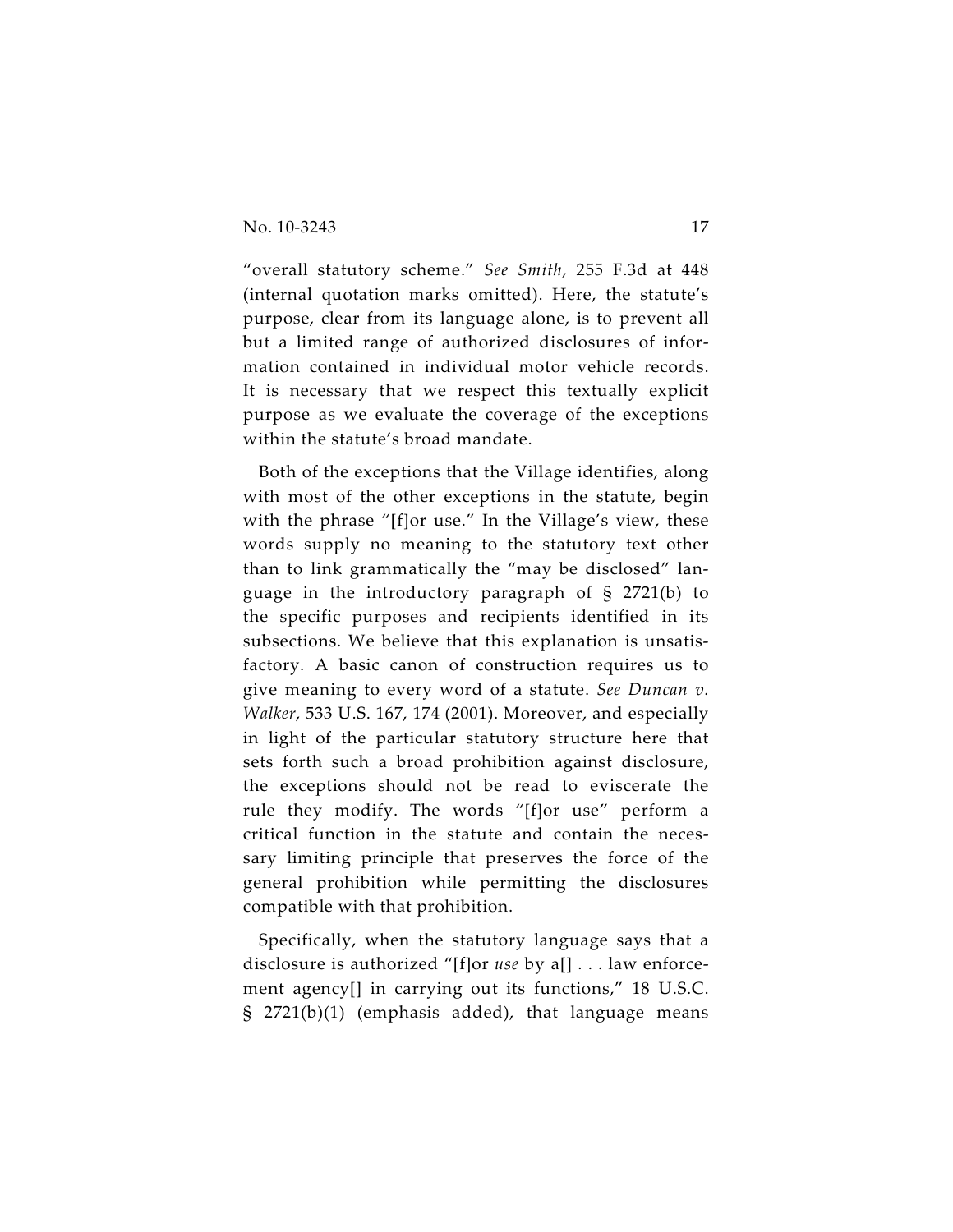that the actual information disclosed—i.e., the disclosure as it existed in fact—must be information that is *used* for the identified purpose. When a particular piece of disclosed information is not *used* to effectuate that purpose in any way, the exception provides no protection for the disclosing party. In short, an authorized recipient, faced with a general prohibition against further disclosure, can disclose the information only in a manner that does not *exceed the scope* of the authorized statutory exception. The disclosure actually made under the exception must be compatible with the purpose of the exception. Otherwise, the statute's purpose of safeguarding information for security and safety reasons, contained in the general prohibition against disclosure, is frustrated.

Another part of the statutory language supports our conclusion. As we have noted, the statute provides even greater protection to a special class of data referred to as "highly restricted personal information." 18 U.S.C. § 2721(a)(2). Such information includes an individual's social security number, photograph and medical or disability information. *Id.* § 2725(4). For this class of information, the statute allows for access under only four of the listed fourteen exceptions, including both the government function exception and the court process exception at issue in this case. *Id.* § 2721(a)(2) (listing as permissible uses those described in  $\S$  2721(b)(1) and (4)). Clearly, this section recognizes the government's legitimate need for broader access to personal information than the statute otherwise provides. Nevertheless, it does not provide unlimited authority for law enforcement to access or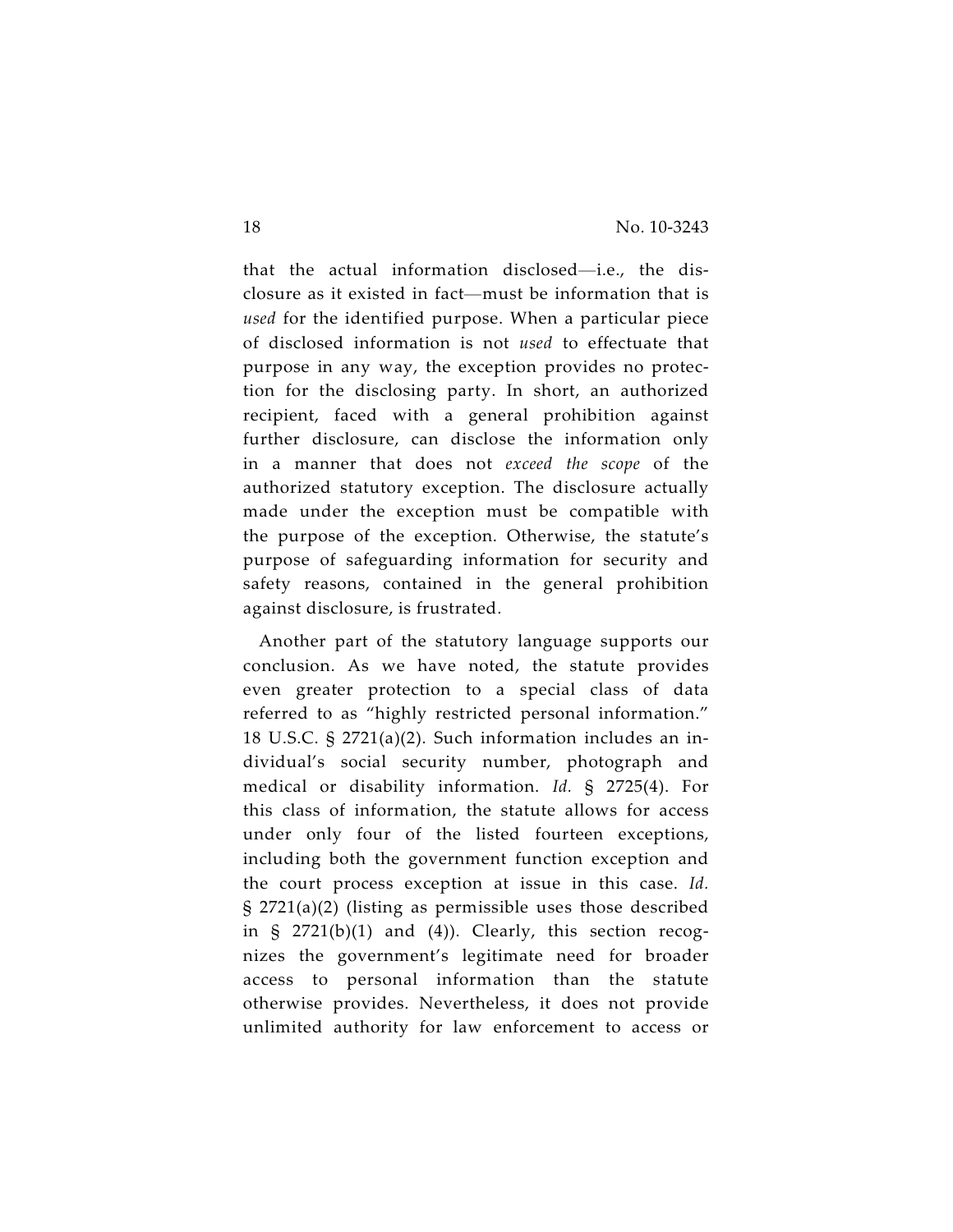disseminate the information. Instead, the statute merely allows that certain entities, including law enforcement, may both need and use more *kinds of* information than other authorized users, *within the limitations of the existing exceptions*.

The fact that the statute maintains for highly restricted personal information the existing exceptions for use and dissemination provides further support for the view that the exceptions must be read narrowly. If, instead, we were to read the exceptions as broadly as the Village asserts, the effect of the "highly restricted personal information" section would be that the officer could have printed Mr. Senne's photograph and social security number on the citation and left it open to public view. We decline to read this statute, with a chief aim of privacy protection, to allow such a dangerous result. *See City of Chicago v. United States Dep't of the Treasury, Bureau of Alcohol, Tobacco & Firearms*, 423 F.3d 777, 781 (7th Cir. 2005) (noting that we will not read a statute to thwart Congress's manifest intent).

We conclude that the text of the statute limits the content of authorized disclosures of protected information in motor vehicle records through its requirement, clear on its face, that any such disclosure be made "[f]or use" in effecting a particular purpose exempted by the Act.<sup>12</sup>

 $12$  We pause to emphasize that we do not read "use" to mean "necessary use," nor do we require the Village to adopt some form of "best practices" not commanded by the statute.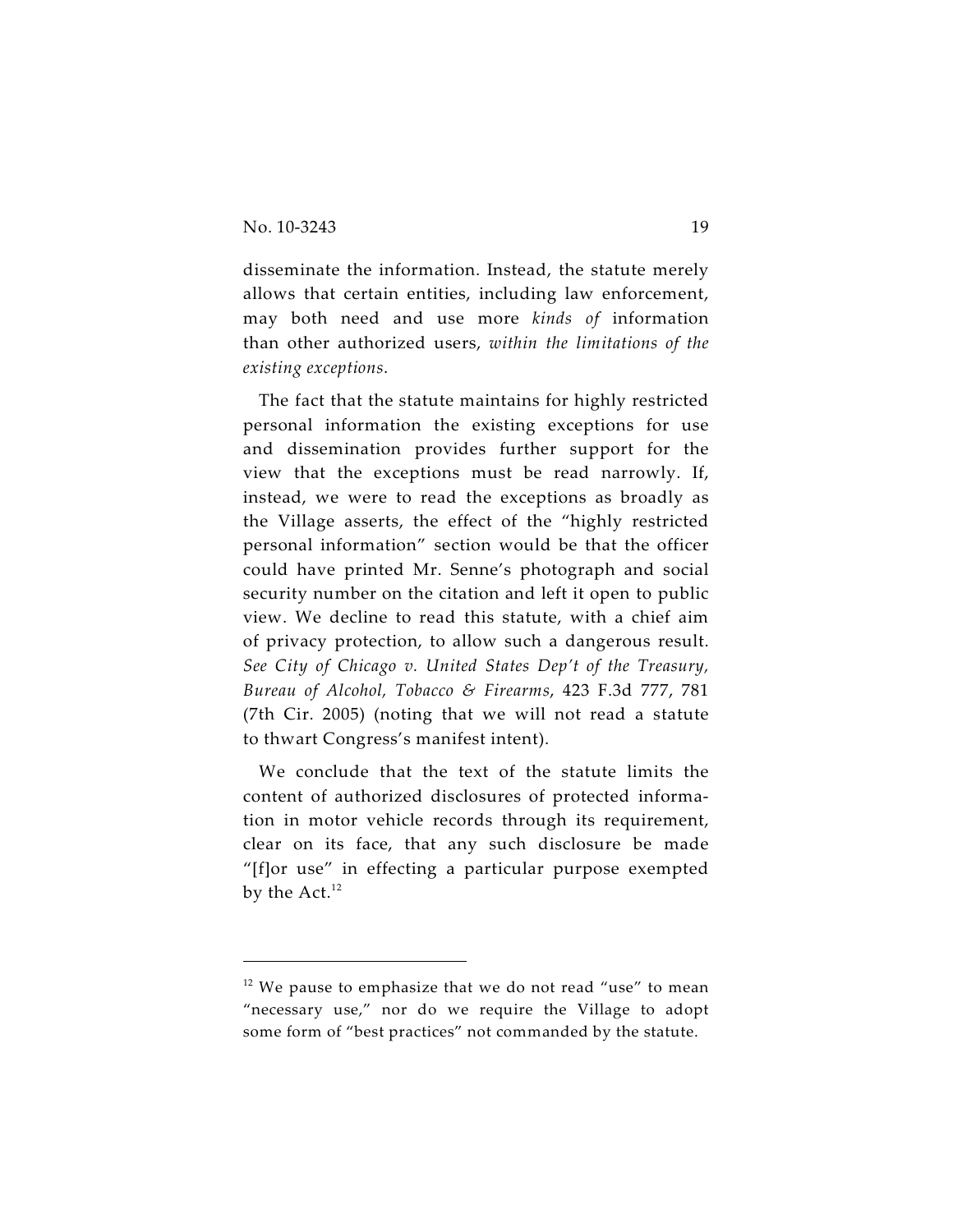**2.**

Although an analysis of the statutory text provides us with a clear answer to our inquiry, we note that the limited legislative history provides significant support for our conclusion. Specifically, it is clear that safety and security concerns associated with excessive disclosures of personal information held by the State in motor vehicle records were the primary issue to be remedied by the legislation. *See, e.g.*, 140 Cong. Rec. H2526 (daily ed. Apr. 20, 1994) (statement of Rep. Porter Goss) ("The intent of this legislation is simple--to protect the personal privacy and safety of all American licensed drivers."). In hearings held in the House Subcommittee on Civil and Constitutional Rights, numerous witnesses testified regarding the grave consequences of open access to government records of personal information. Not surprisingly, many witnesses mentioned the murder of an actress, Rebecca Schaeffer, by a stalker who had obtained her unlisted home address through the California DMV, a crime that was viewed as a catalyst for both state law privacy protections and the DPPA itself. $^{13}$  Other witnesses testified about the impact of the availability of DMV records on the safety of domestic

<sup>&</sup>lt;sup>13</sup> See, e.g., The Driver's Privacy Protection Act of 1993: Hearing on *H.R. 3365 Before the Subcomm. on Civil & Constitutional Rights of the H. Comm. on the Judiciary* ("*Hearing on H.R. 3365*"), 103d Cong., 2d Sess., 1994 WL 212698 (Feb. 4, 1994) (statement of Rep. James P. Moran); *Hearing on H.R. 3365*, 1994 WL 212813 (Feb. 3, 1994) (statement of Janlori Goldman, Director, Privacy and Technology Project, American Civil Liberties Union).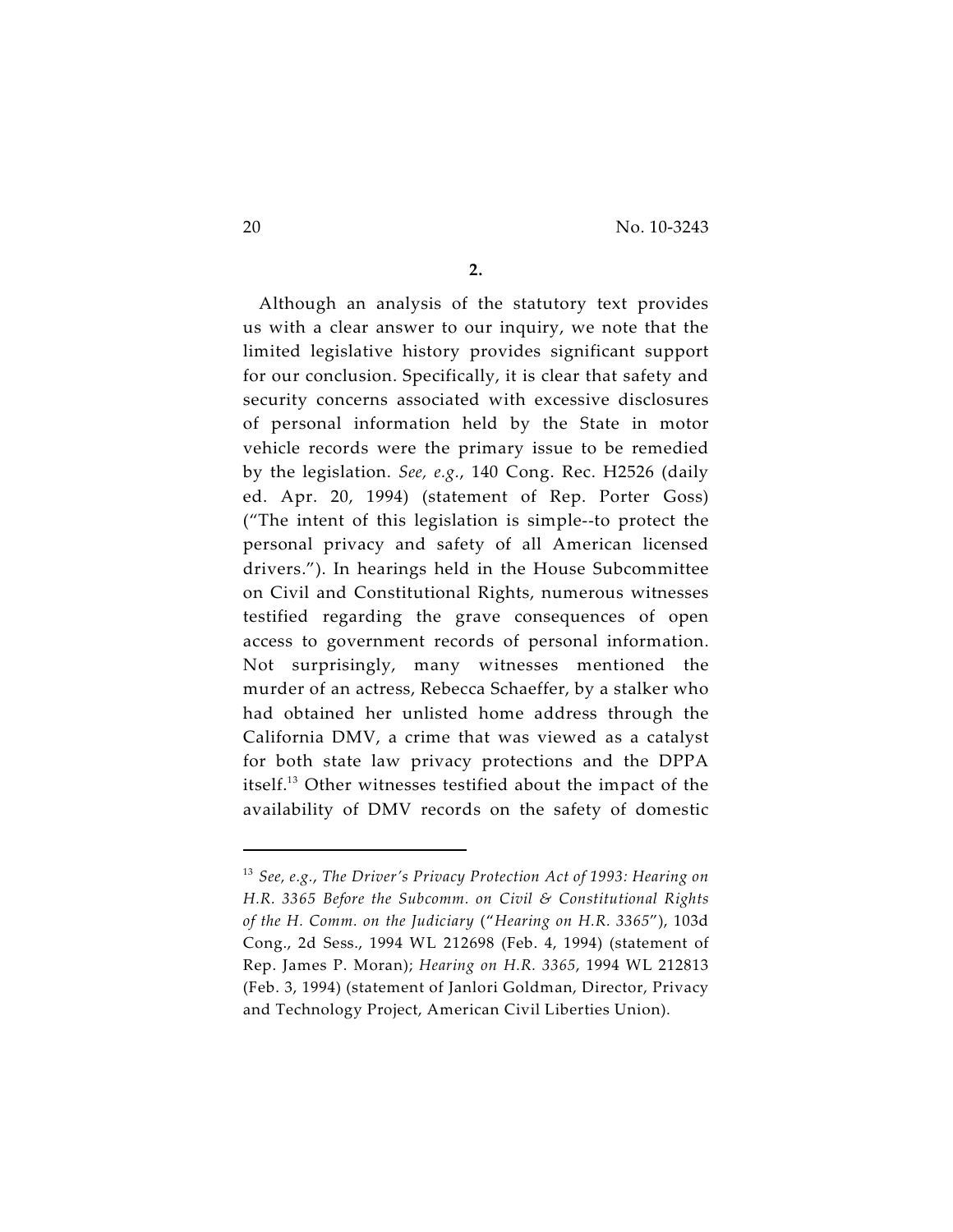violence victims $^{14}$  and law enforcement officers and their families<sup>15</sup> targeted for retribution. Also mentioned, however, were more random acts of violence, including a crime spree of home invasion robberies in Iowa that began when teenagers took down license numbers of expensive vehicles and then obtained the registered owners' home addresses from DMV records.<sup>16</sup> The bill, it seems, was viewed predominantly as a public safety measure.

Not surprisingly, the Act's expanded authority for law enforcement was an important part of the same narrative. Providing law enforcement with records as a tool in carrying out their mission was viewed as an appropriate piece of the crime-control strategy the bill

<sup>&</sup>lt;sup>14</sup> *Hearing on H.R. 3365,* 1994 WL 212822 (Feb. 3, 1994) (statement of David Beatty, Director of Public Affairs, National Victim Center).

<sup>&</sup>lt;sup>15</sup> *Hearing on H.R. 3365,* 1994 WL 212833 (Feb. 3, 1994) (statement of Donald L. Cahill, Legislative Chairman, Fraternal Order of Police).

<sup>&</sup>lt;sup>16</sup> *Hearing on H.R. 3365,* 1994 WL 212698 (Feb. 4, 1994) (statement of Rep. James P. Moran); *see also, e.g.*, *Hearing on H.R. 3365*, 1994 WL 212701 (Feb. 4, 1994) (statement of David F. Snyder, Assistant General Counsel, American Insurance Association) ("We support this legislation because it may, at least to some extent, prevent violent crime."); 139 Cong. Rec. S15,762 (daily ed. Nov. 16, 1993) (statement of Sen. Barbara Boxer) (citing similar incidents).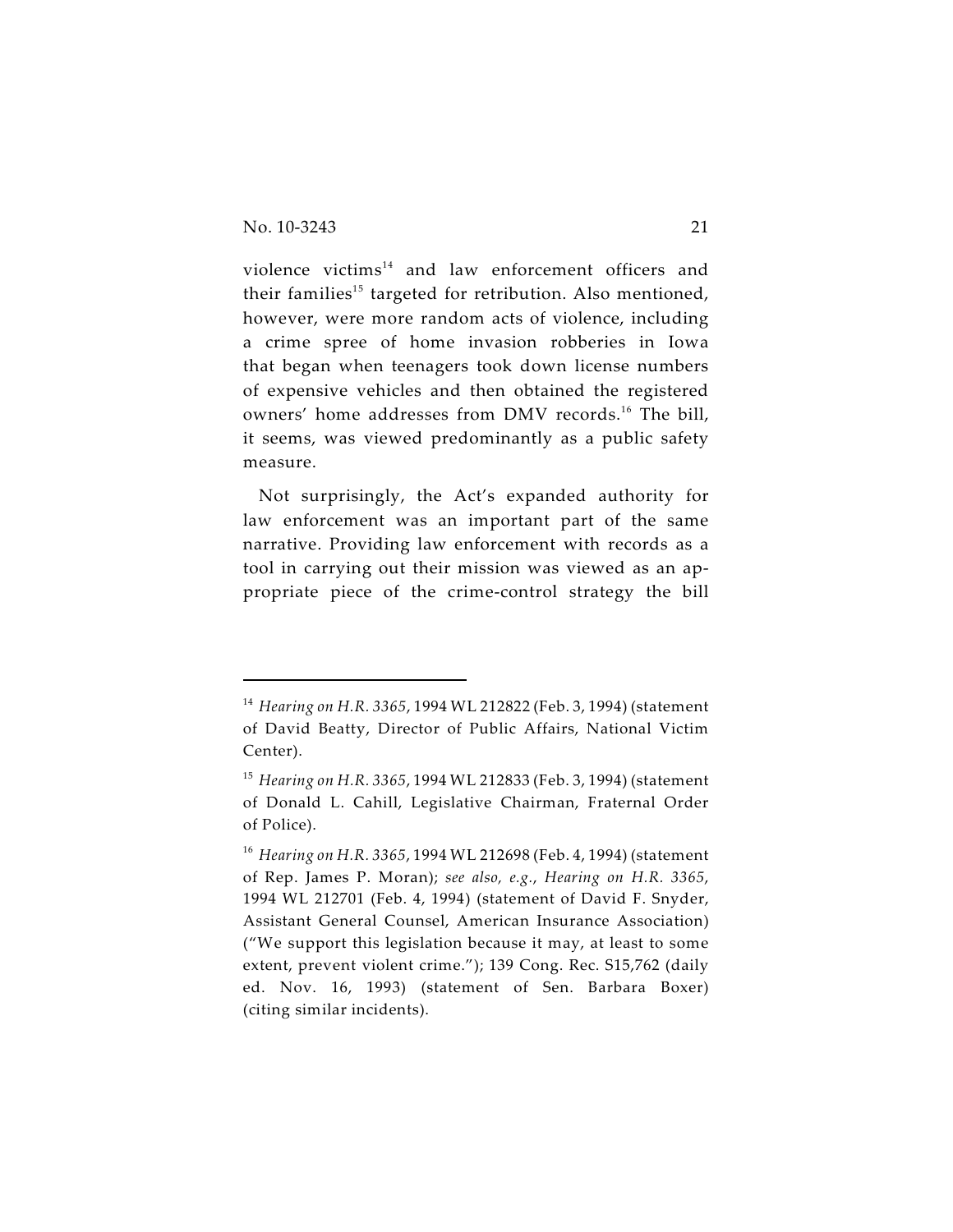would create.<sup>17</sup> Speaking on the Senate floor in support of the bill, Senator Harkin noted that the bill allowed not only access to information by law enforcement but, "[i]n appropriate circumstances," disclosure "to a citizen or group of citizens [that] will assist in carrying out the function of the agency," such as a neighborhood watch organization. 139 Cong. Rec. S15,962 (daily ed. Nov. 17, 1993) (statement of Sen. Harkin). However, he qualified that the exception for law enforcement use "is not a gaping loophole in this law." *Id.* The exception "provides law enforcement agencies with latitude in receiving and disseminating this personal information," when it is done *"for the purpose of deterring or preventing crime or other legitimate law enforcement functions*." *Id.* (emphasis added); *see also* 139 Cong. Rec. S15,764 (daily ed. Nov. 16, 1993) (statement of Sen. John Warner) ("There are specific exceptions of course for law enforcement individuals and other areas where proven experience shows that this information should flow. *But in*

 $17$  Looking at all of the available history, there is no question that the exception for law enforcement access to records was viewed as a critical element in the bill's attempt to "balance . . . the legitimate governmental and business needs for this information[] and the fundamental right of our people to privacy and safety." 139 Cong. Rec. S15,763 (daily ed. Nov. 16, 1993) (statement of Sen. Barbara Boxer). The existence of an exception related to law enforcement functions was mentioned by numerous supporters of the bill. *See, e.g.*, 140 Cong. Rec. H2522 (daily ed. Apr. 20, 1994) (statement of Rep. James Moran).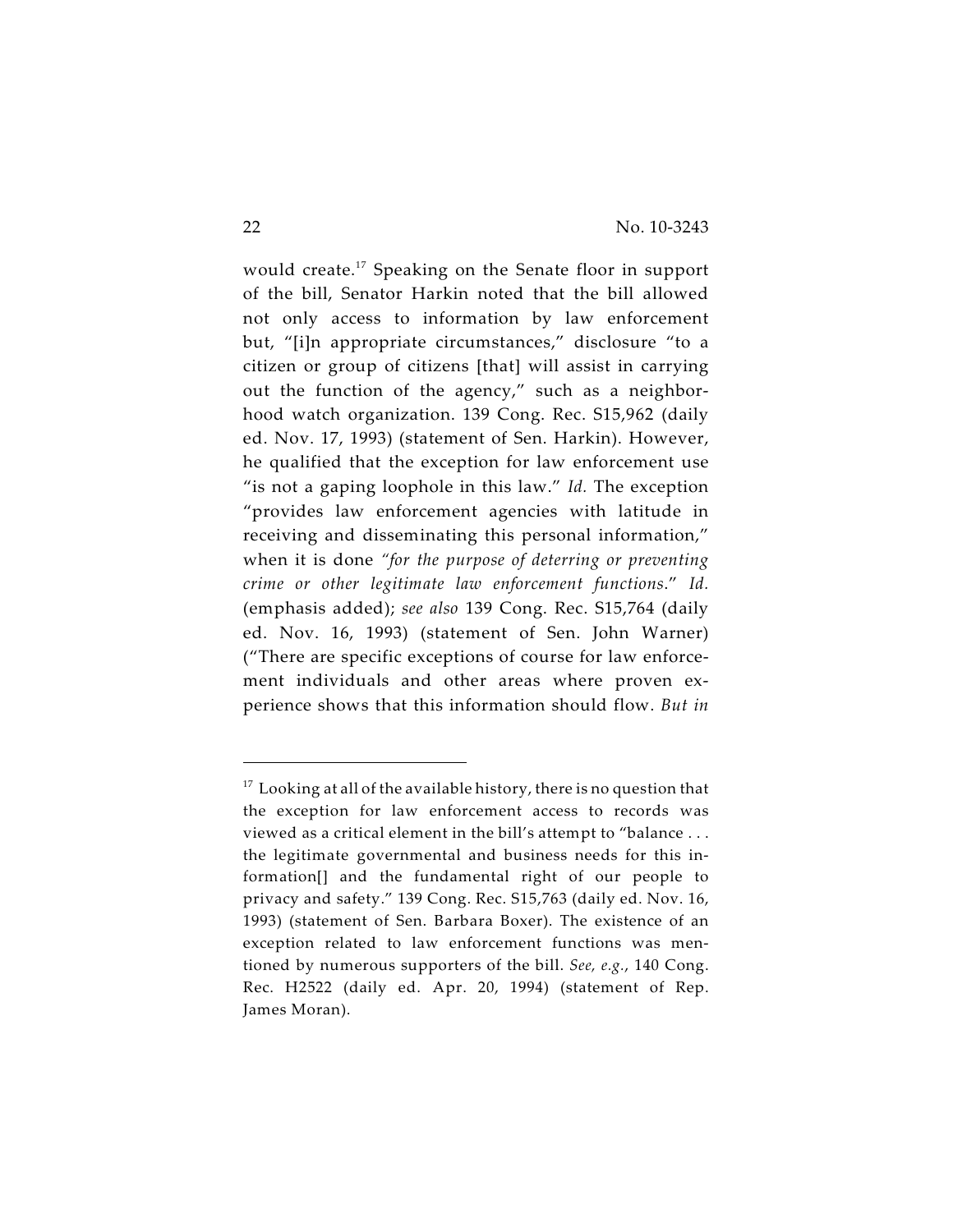*those instances we have to presume it is somewhat protected*." (emphasis added)).

The legislative history confirms what a careful and thorough reading of the statute already has revealed: Congress did not intend that the statutory exceptions be divorced, logically or practically, from the purpose of the statute. With respect to the law enforcement-related exceptions in particular, there is support in the legislative history for the view that the exceptions not only were compatible with the overall purpose, but indeed supported it. Consistent with the textual interpretation that we already have made, the legislative history reflects the view that law enforcement has a legitimate need for information contained in state records and the authority to use that information to effectuate the purposes identified in the Act without fear of liability.

# **C. The Effect of the DPPA on the Village's Parking Citation**

With this understanding of the statute firmly in mind, we turn to the particulars of this case in its current posture. Certainly, the complaint before us plausibly alleges that the information actually disclosed by the parking citation was not "[f]or use by  $a[] \dots$  law enforcement agency[] in carrying out its functions," or "[f]or use in connection with any civil[] . . . [or] administrative[] . . . proceeding . . ., including the service of process." 18 U.S.C. § 2721(b)(1), (4).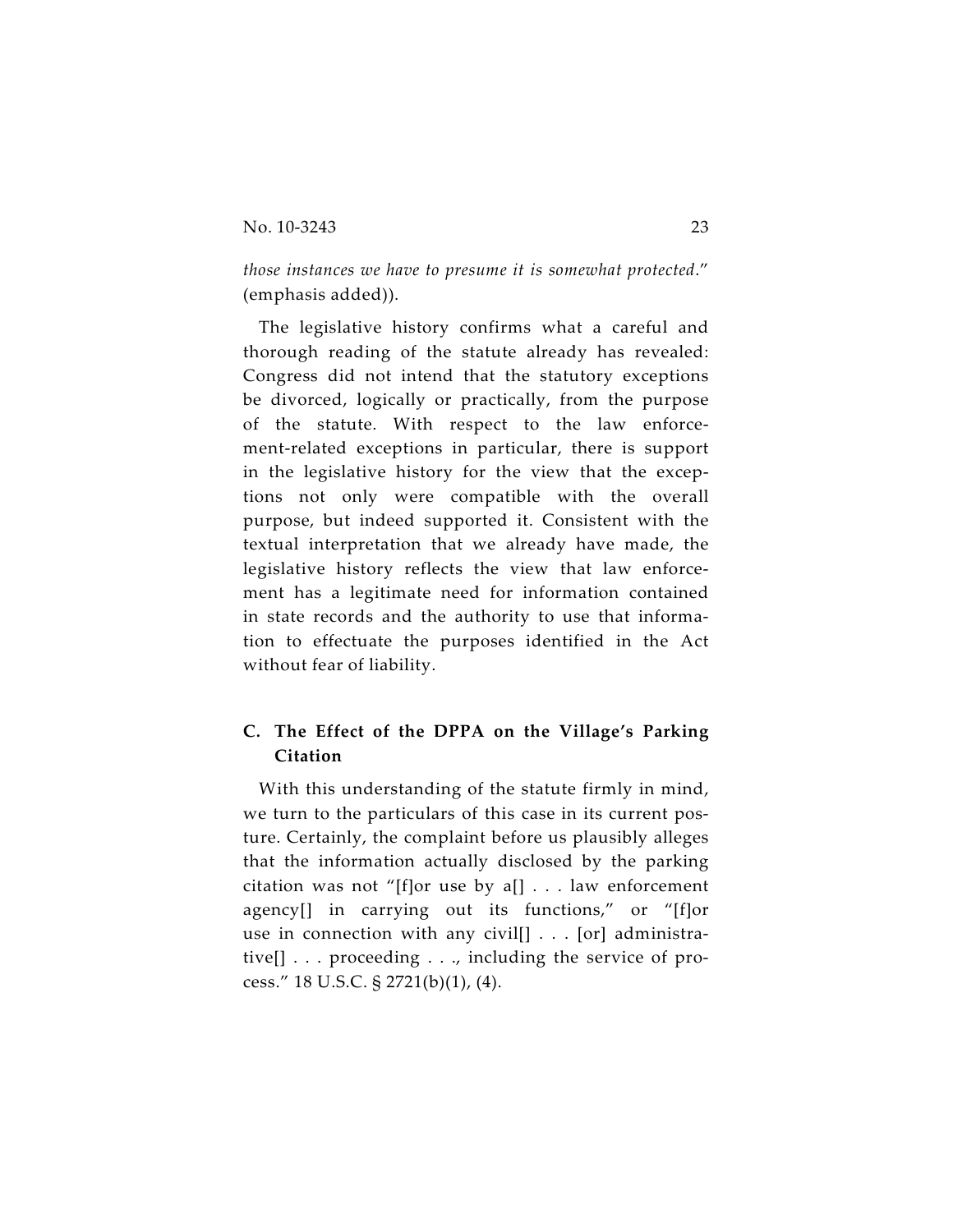The citation provided to Mr. Senne did constitute service of process in the administrative proceeding regarding the parking violation.<sup>18</sup> Further, the issuance of a parking citation is part of the function of the Village's police department. However, the complaint does put in issue whether all of the disclosed information actually *was used* in effectuating either of these purposes. The otherwise protected information actually disclosed here included Mr. Senne's full name, address, driver's license number, date of birth, sex, height and weight. It is not at all clear that either of the statutory exceptions at issue implicated the release of all of this information. With respect to some of that information, it is difficult to conceive, even on a theoretical level, how such information could play a role in the excepted law enforcement purposes. That issue cannot be resolved on review of the entry of judgment on a motion to dismiss by the Village.

Further proceedings will permit the parties to explore this question. There are very real safety and security concerns at stake here. For example, an individual seeking to stalk or rape can go down a street where overnight parking is banned and collect the home address and personal information of women whose vehicles have been tagged. He can ascertain the name,

<sup>&</sup>lt;sup>18</sup> See 625 ILCS 5/11-208.3(b)(3) (authorizing municipalities to effect service for parking violations by placing notice on the vehicle); Palatine, Illinois, Code of Ordinances § 2-707(b)(3) (allowing complaints to be affixed to "the property where the violation is found").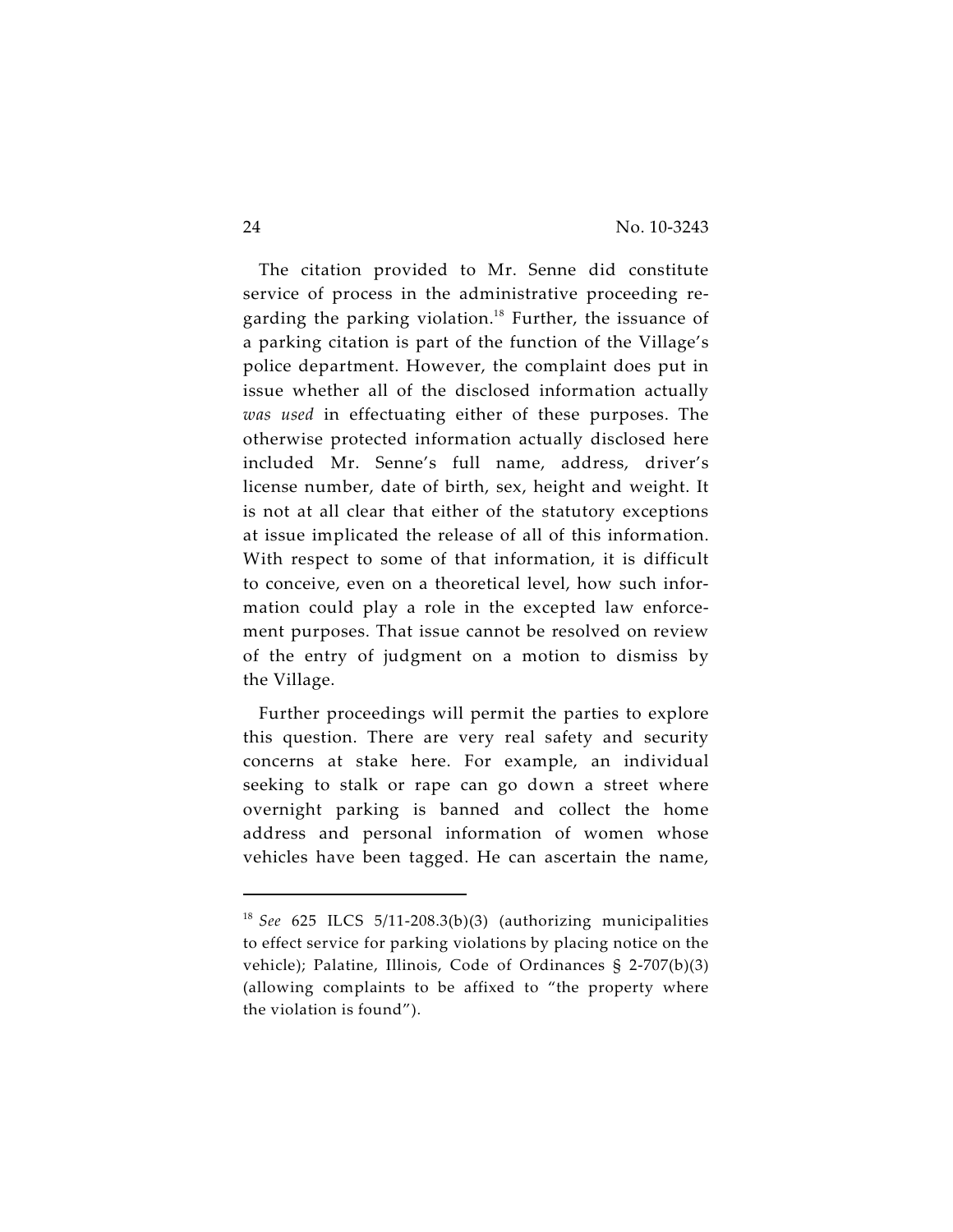exact address including the apartment number and even other information such as sex, age, height and weight pertinent to his nefarious intent. Similarly, a public official, having gone to great lengths to protect himself and his family from the threat of violence that unfortunately every public official faces, bears the risk that an expired parking meter violation might provide an opportunity for an individual intent on causing the official or his family bodily harm or death. Indeed, in the original hearing on the DPPA, law enforcement agents themselves expressed concerns about their personal safety and the safety of their families because of information that otherwise could be obtained from the records associated with their personal vehicles.<sup>19</sup> The possibilities for identity theft are obvious. Given the concern of Congress for these safety and security issues, the disclosed information actually must be used for the purpose stated in the exception.<sup>20</sup>

<sup>&</sup>lt;sup>19</sup> See Hearing on H.R. 3365, 1994 WL 212833 (Feb. 3, 1994) (statement of Donald L. Cahill, Legislative Chairman, Fraternal Order of Police).

 $20$  The issue of the allocation of the burden of proof with respect to the exceptions, *see Thomas v. George, Hartz, Lundeen, Fulmer, Johnstone, King, & Stevens, P.A.*, 525 F.3d 1107, 1110-14 (11th Cir. 2008), is premature at this stage of the proceeding. We express no opinion on the matter. We also note that our holding today makes any discussion of the appropriate measure of damages under the statute premature. We therefore pretermit any discussion of the matter.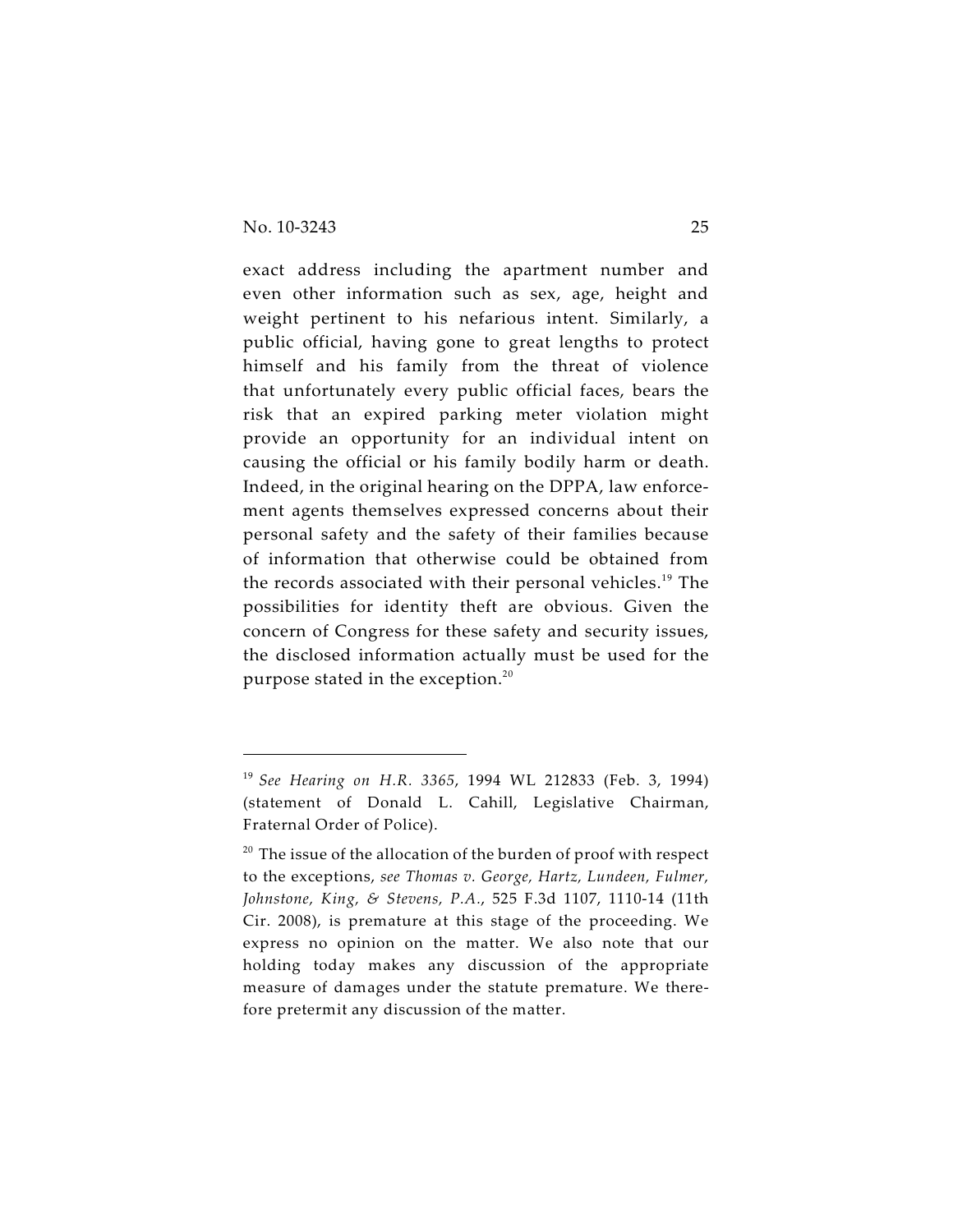# **Conclusion**

We hold that the DPPA's general rule of non-disclosure of personal information held in motor vehicle records and its overarching purpose of privacy protection must inform a proper understanding of the other provisions of the statute. Accordingly, we hold that any disclosure must comply with those legitimate uses of information identified in the statutory exceptions. With these principles in mind, we hold that the Village's placement of protected personal information in view of the public constituted a disclosure regulated by the statute, regardless of whether Mr. Senne can establish that anyone actually viewed it. Furthermore, because Mr. Senne has articulated a plausible claim that the Village's actions failed to fulfill its statutory duties, the case should not have been dismissed.

REVERSED and REMANDED

POSNER, *Circuit Judge*, dissenting. If federal courts followed the well-known precept of medical ethics *primum non nocere* (first, do no harm), the Village of Palatine, the defendant in this suit under the Driver's Privacy Protection Act, 18 U.S.C. §§ 2721 *et seq*., would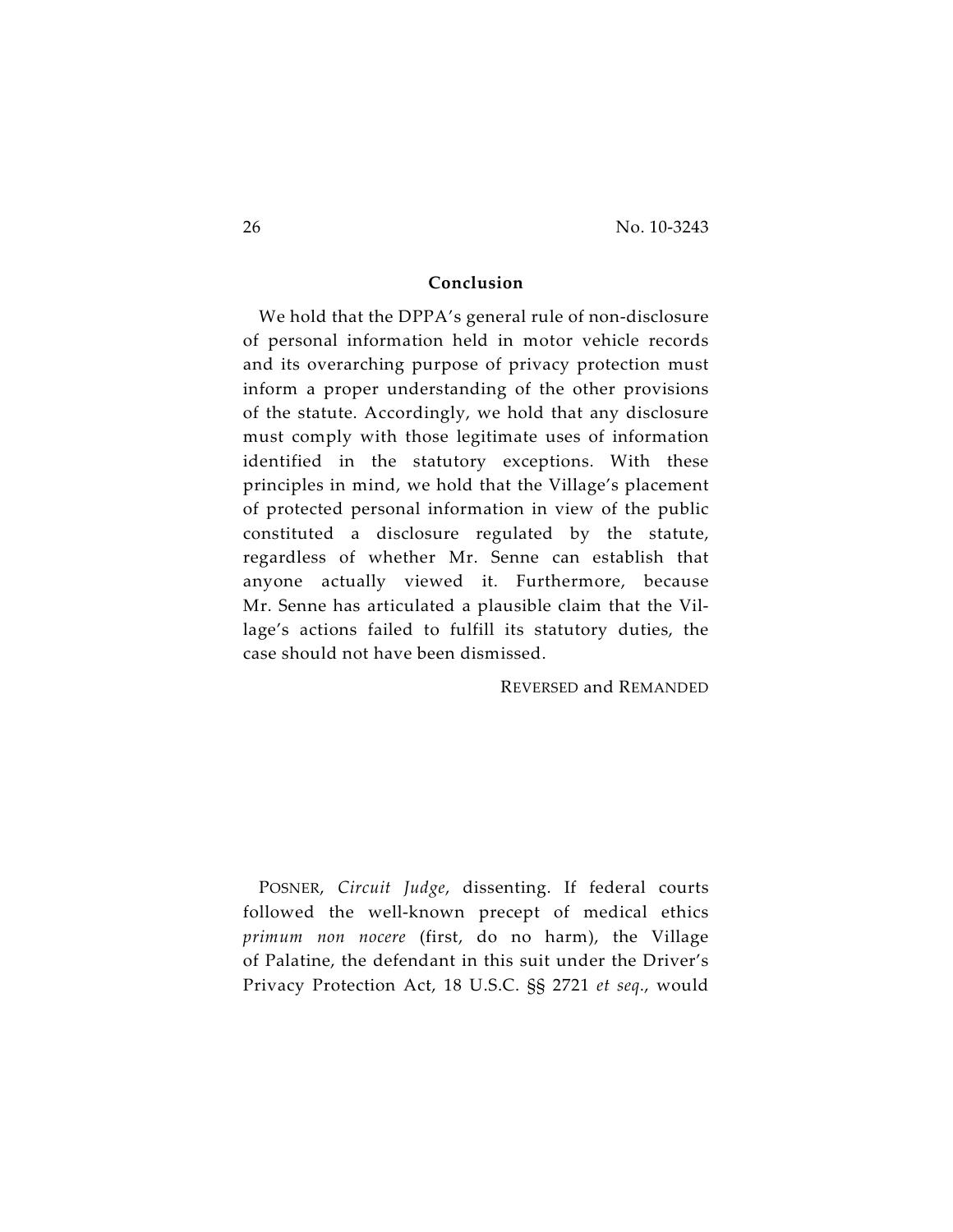win; and likewise if the Act were interpreted literally. I am not a fan of literal interpretation. But it is the proper default rule when it has reasonable consequences and there is no indication that the legislature stumbled in trying to translate legislative purpose into words. The majority's free interpretation of the Act is not needed to avoid absurd results or achieve the legislature's purpose; it is unlikely to do any good; it is bound to do harm.

By incorporation of the definition of "personal information" found in 18 U.S.C. § 2725(3)—"information that identifies an individual, including an individual's photograph, social security number, driver identification number, name, address (but not the 5-digit zip code), telephone number, and medical or disability information"—the Driver's Privacy Protection Act forbids "a State department of motor vehicles, and any officer, employee, or contractor thereof . . . [to] knowingly disclose or otherwise make available to any person or entity . . . personal information . . . about any individual obtained by the department in connection with a motor vehicle record, except as provided in subsection (b)." § 2721(a)(1). The Illinois Department of Motor Vehicles, and its employees and contractors, are not defendants in this suit, but "an authorized recipient of personal information" from the department is—the municipal police department that ticketed the plaintiff; and it "may resell or redisclose personal information only for a use permitted under subsection (b)."  $\S 2721(c)$ .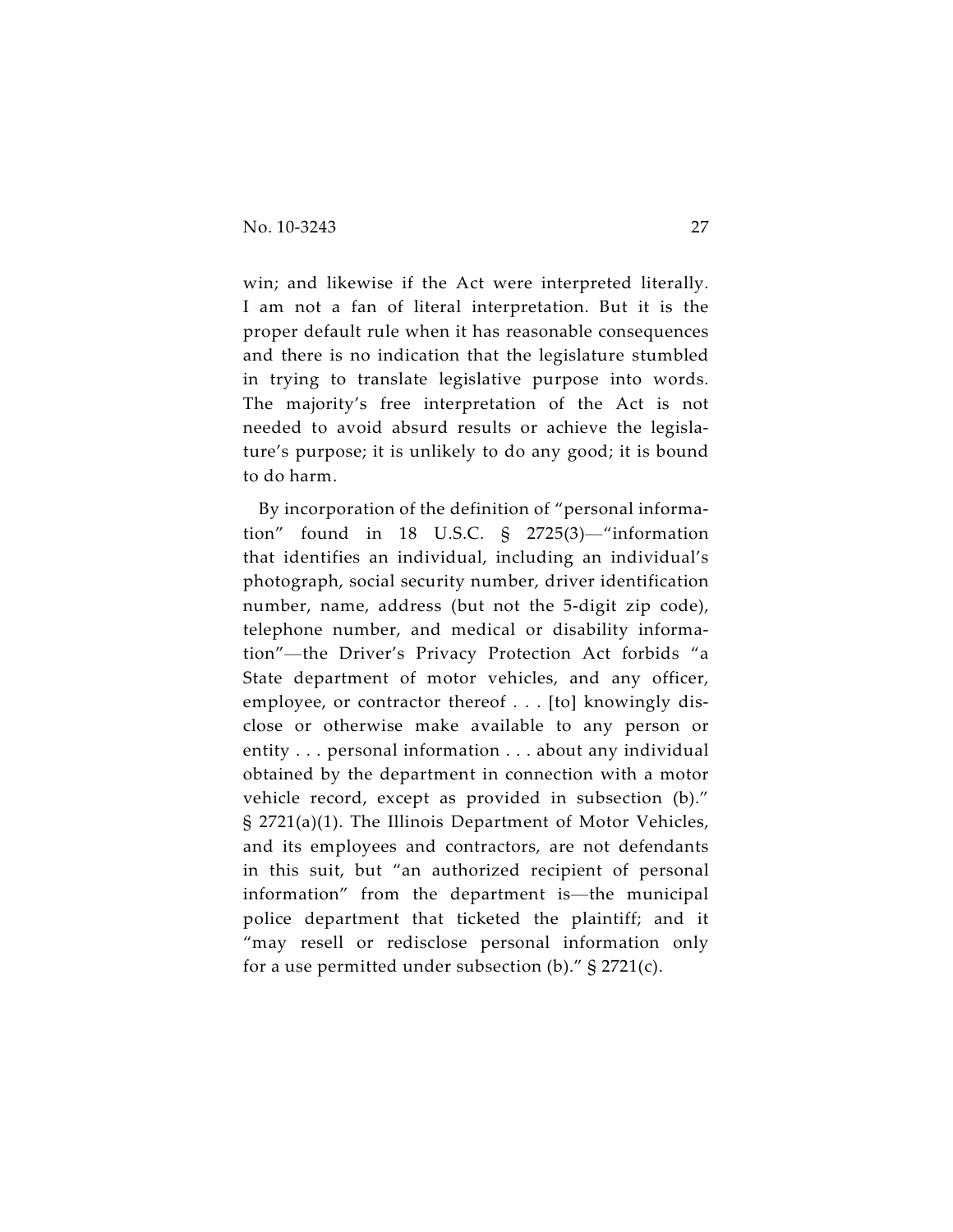So one goes to subsection (b) and finds in (b)(4) that "disclosure" of personal information is permitted "for use in connection with any civil, criminal, administrative, or arbitral proceeding in any Federal, State, or local court or agency or before any self-regulatory body, including the service of process, investigation in anticipation of litigation, and the execution or enforcement of judgments and orders, or pursuant to an order of a Federal, State, or local court." A proceeding for the imposition of a parking fine is an administrative proceeding, and personal information on the parking ticket placed on the windshield of the alleged violator's vehicle is "for use in connection with" an "administrative . . . proceeding" in a "local court," and specifically the "service of process" phase of the proceeding. The ticket is process; placing it on the windshield is the conventional method of serving process for parking violations; and so a literal interpretation is that the police can place personal information on the ticket.

There is no indication that without being able to express its intention in words Congress intended to forbid police to place personal information on a parking ticket. The Act does not limit disclosure that falls within one of its exceptions to what is "reasonable" or "necessary," or authorize judges to impose such a requirement. The concern that gave rise to the statute was with stalkers who went to motor vehicle bureaus to obtain the home addresses of their intended victims, more than 30 states having made such information available to members of the public for a small fee as a means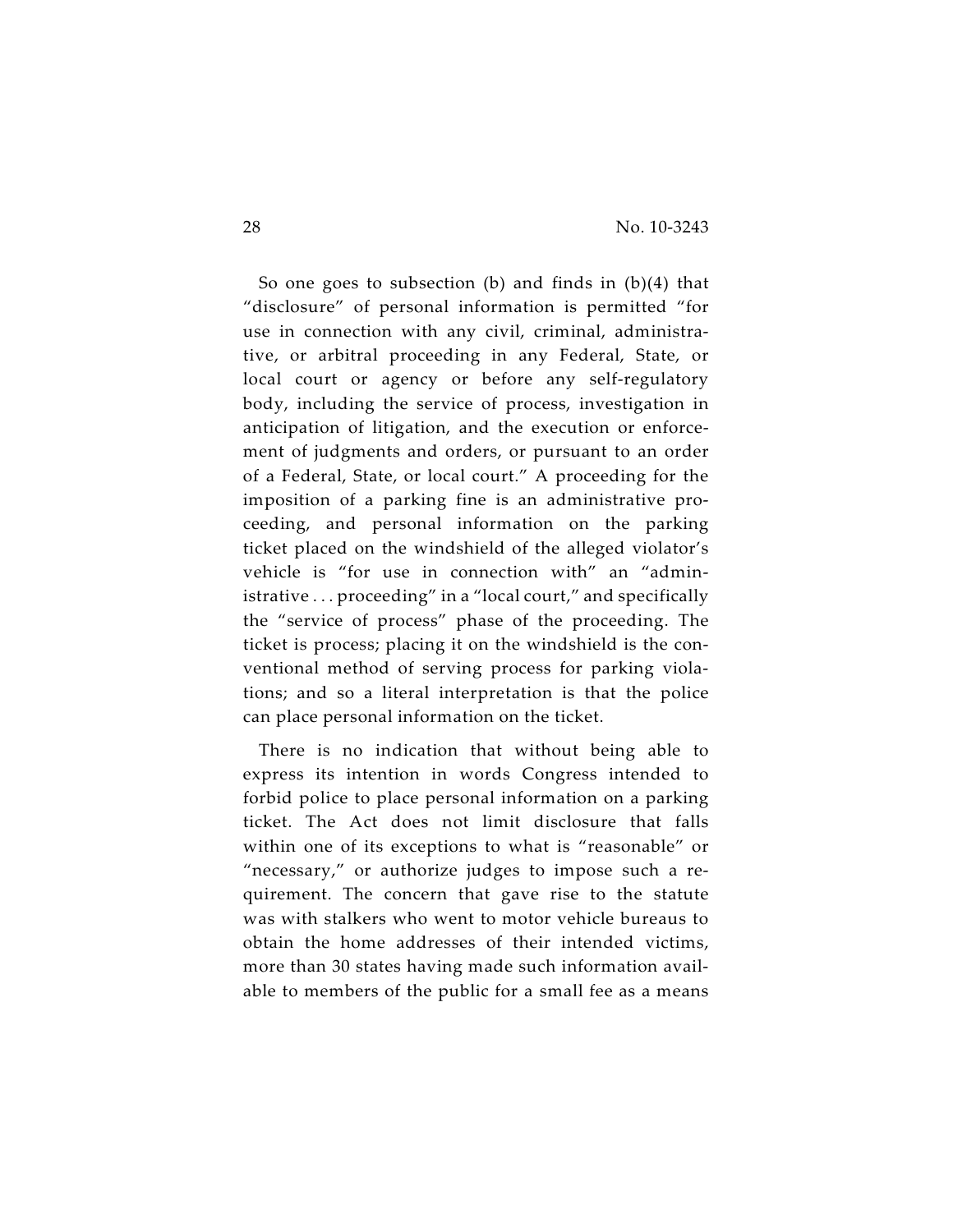of enhancing state revenues. A television actress was murdered in 1989 by a stalker whose private investigator had lawfully obtained her unlisted address from the California Department of Motor Vehicles. That unfortunate incident was a catalyst of the Driver's Privacy Protection Act. *Taylor v. Acxiom Corp.*, 612 F.3d 325, 336 and n. 9 (5th Cir. 2010); *Pichler v. UNITE*, 542 F.3d 380, 400 (3d Cir. 2008) (dissenting opinion).

Palatine's printing of drivers' names and addresses on parking tickets that are then placed on violators' windshields does not encourage or facilitate stalking. Only with difficulty can one imagine a stalker who, noticing a woman he'd like to stalk get into her car and drive off, follows her and when she parks lurks behind her car in the hope that it will be ticketed and that if that happens he'll be able without being observed to peek at the ticket and discover the owner's name and address. Has this ever happened? The plaintiff's lawyer admitted at oral argument never having heard of such a thing. A far more plausible strategy for a stalker who had come across his intended victim's vehicle would be to follow her home, without having to rely on her parking illegally and the police coming along and writing a ticket rich in personal information.

Why bend the statute to solve a nonexistent problem? Stalkers are not the only invaders of privacy, but who are the non-stalkers who peek at tickets on windshields and write down the information they find there? Are there any such? Is it wise to dislocate a statute in order to solve a problem that so far as any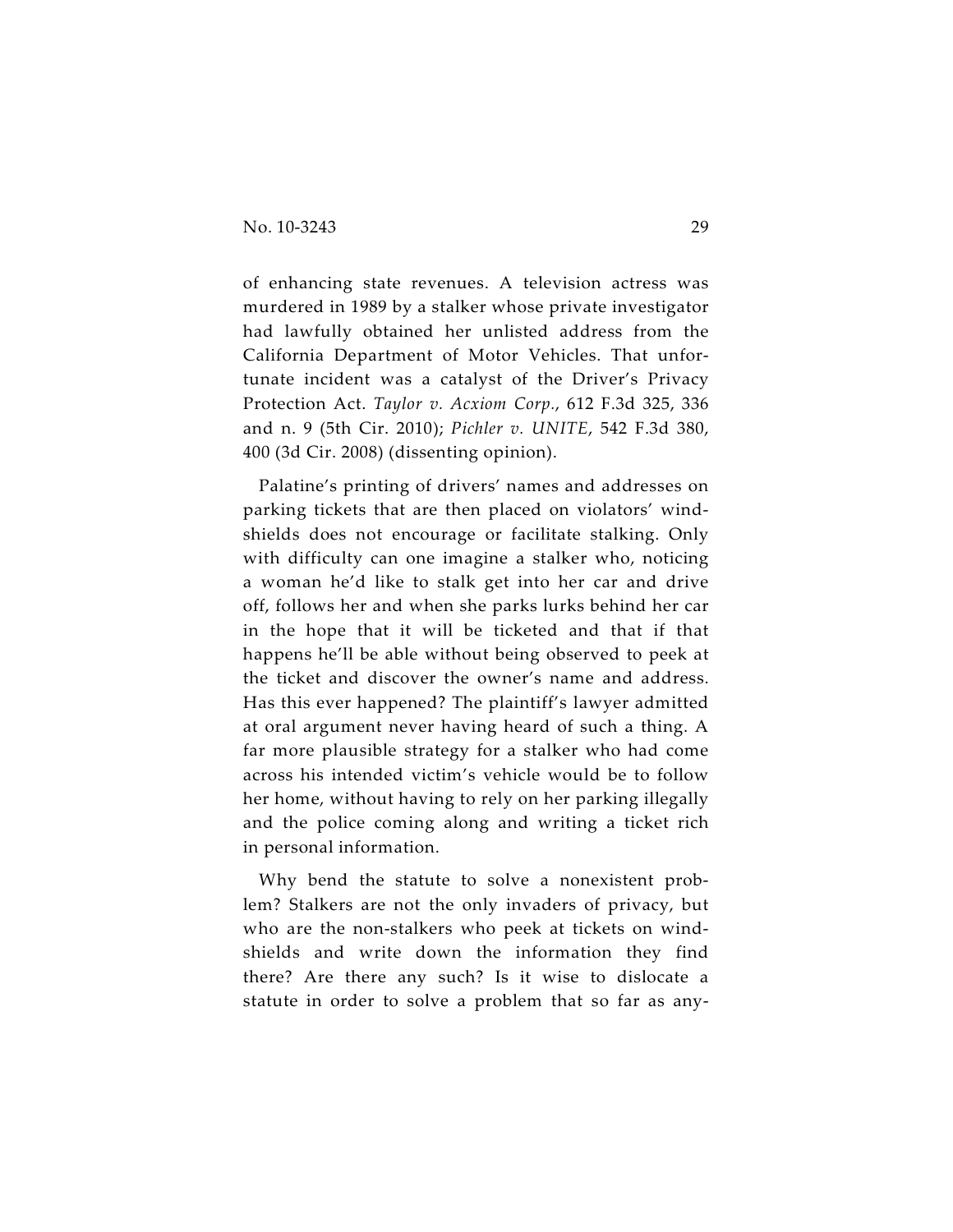one knows or can guess has never arisen and will never arise?

The majority opinion regards the placing of the name and address of the owner of the ticketed vehicle on the parking ticket as a gratuitous act that, harmless or not, serves no law enforcement purpose and therefore can't be for a permitted use. Many, perhaps most, police don't have time to place personal information on a parking ticket, because they would have to look up the information in the database of the motor vehicle bureau and write it on the ticket. Yet placing the information on the ticket serves a modest error-correction function, which presumably is why some police departments do place such information on parking tickets. Suppose the name or address of the vehicle's owner is listed incorrectly in the motor vehicle bureau's database, or the police copy the wrong name or address in writing the ticket. Or suppose the name and address are correct but the date of birth, the weight, or the height listed on the ticket is not that of the named person, thus indicating that there has been a mistake. The discovery of an error in the ticket may impel the owner to respond to the summons by informing the court that he is not the person named in it or that his true address and other personal information are different from what is written on the ticket; for he will worry that unless the mistakes are corrected he won't receive any future communications from the motor vehicle bureau and other state and local agencies that rely on it for personal information.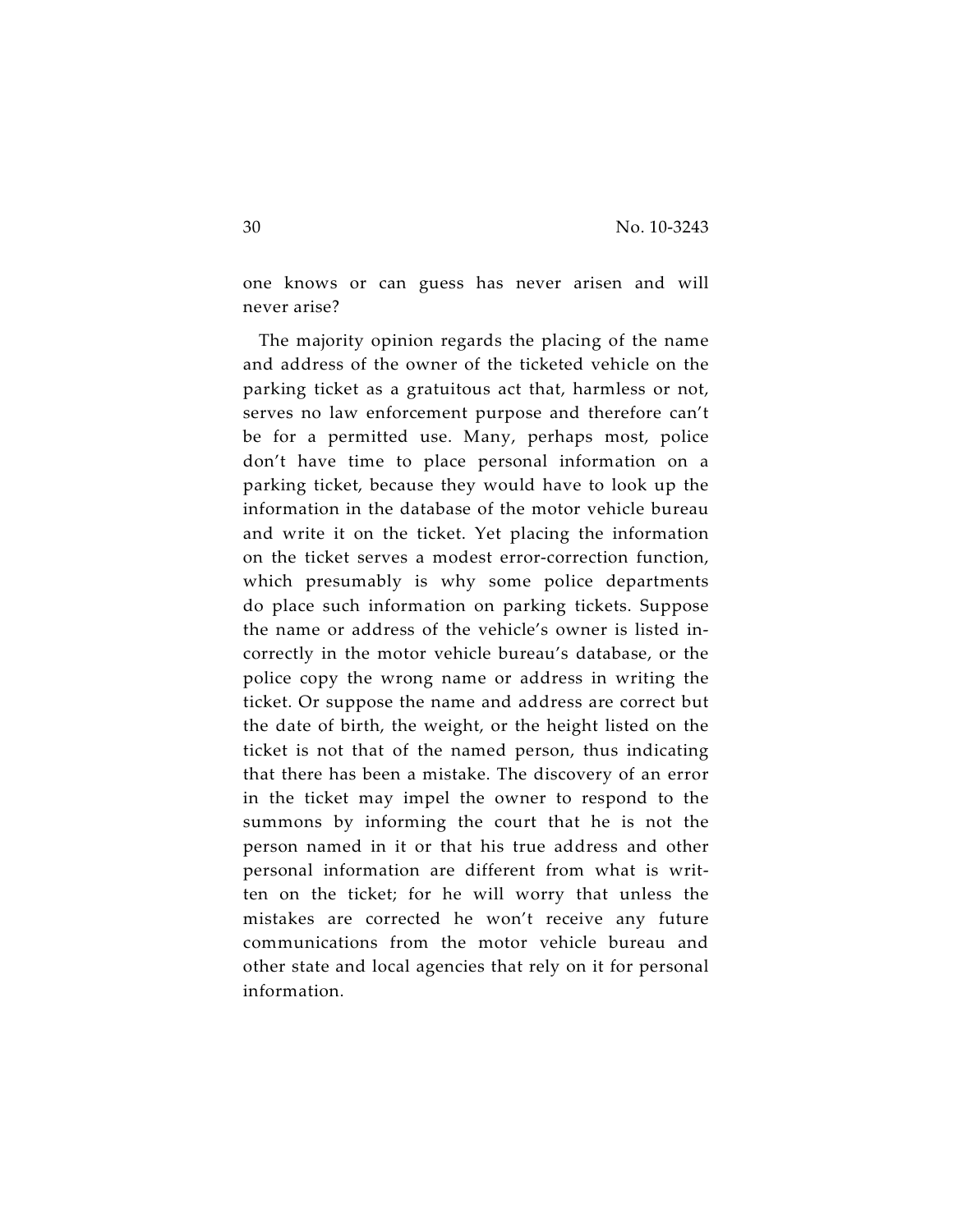This perhaps is small beer but on the other side is a nonexistent risk, whether of stalking or of some other harmful breach of privacy. And even if listing height and weight on a ticket is gratuitous, the majority's decision is apt to entangle the courts in closer questions of the legitimacy of including particular personal information on a parking ticket, questions that will generate costly and time-consuming litigation and pointless wealth transfers from taxpayers to violators of the parking laws. The majority opinion does reserve the possibility that it might be permissible to write the owner's name on the ticket. But it is a faint possibility, since the recipient will know who the owner is—himself, or a family member, or whomever he borrowed the car from—and so the inclusion of his name won't be strictly necessary.

Because the statute does not place Palatine or any other community on notice that including personal information on a parking ticket is prohibited, every police department in the Seventh Circuit that has done such a thing within the four-year statute of limitation for private suits (see 28 U.S.C. § 1658(a); *Hurst v. State Farm Mutual Auto Ins. Co*., Civ. Action No. 10-1001-GMS, 2012 WL 426018, at \*9 (D. Del. Feb. 9, 2012)) faces, as a result of today's decision, liability for "actual damages, but not less than liquidated damages in the amount of \$2,500." 18 U.S.C. § 2724(b)(1). So little Palatine (its population roughly one-fortieth that of Chicago) faces, in this class action suit filed on behalf of everyone who has received a parking ticket in the Village within the period of the statute of limitations, a potential liability of some \$80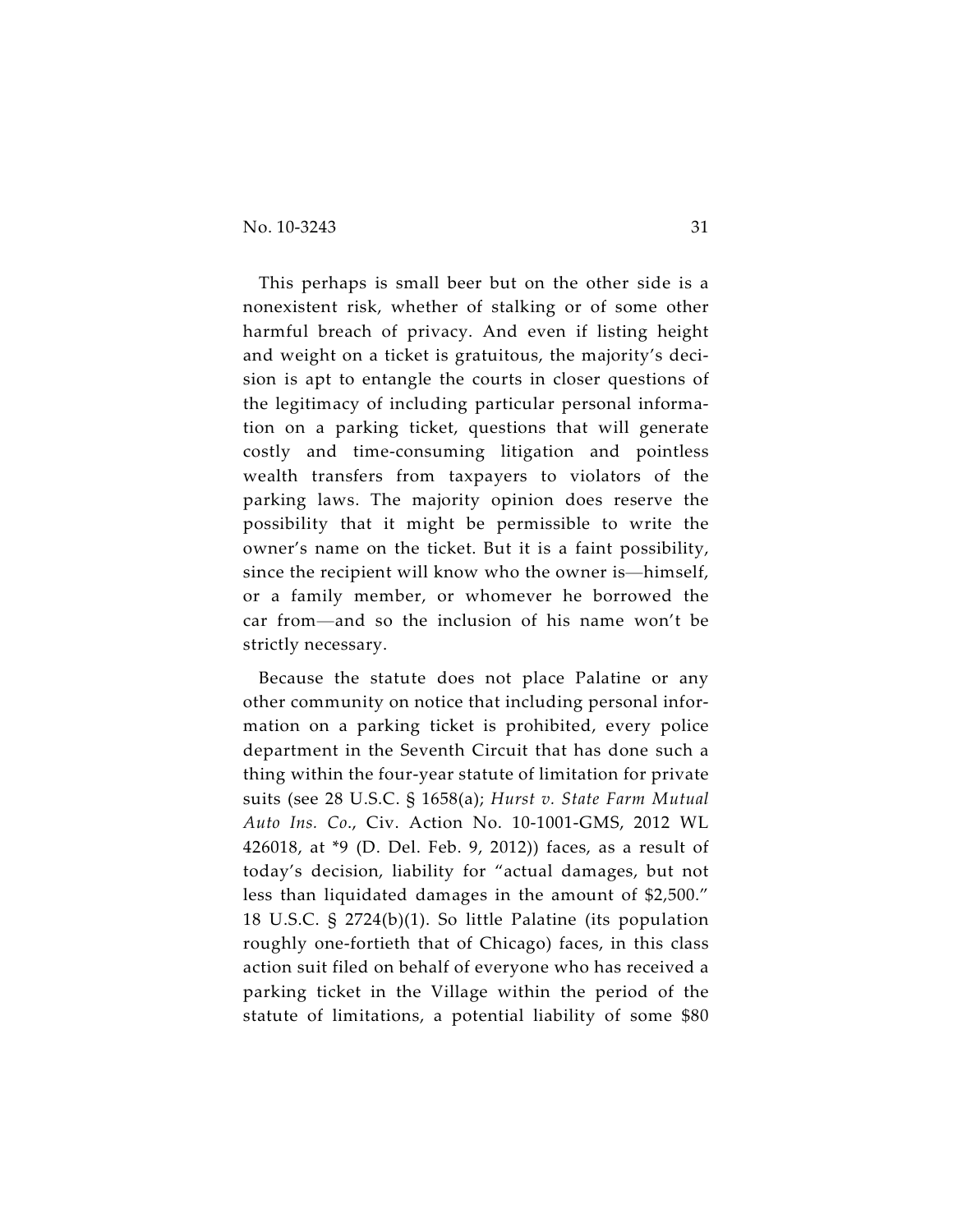million in liquidated damages—more than \$1,000 per resident.

The Village can obtain no succor from our decision in *Sterk v. Redbox Automated Retail, LLC*, 672 F.3d 535, 538 (7th Cir. 2012), which held that a claim for liquidated damages based on identical language in the Video Privacy Protection Act, 18 U.S.C. § 2710, required proof of injury in the form of an actual invasion of privacy. The defendant in *Sterk* had failed in its statutory duty to destroy lawfully obtained documents containing personal information, but there was no indication that any of the documents had been disclosed to anyone before they were destroyed. In contrast, personal information is "disclosed" in a letter even if, because the letter was destroyed en route to the addressee, no invasion of privacy results. Similarly, if a city posted parking violators' names and addresses on a publicly accessible website, the act of posting would be disclosure even if no one visited the website. So I don't quarrel with the statement in the majority opinion that publicly posting information is "disclosure" whether or not anyone ever reads it or is likely to do so. But this just underscores the magnitude of the liability that the opinion fixes on Palatine.

The opinion states that it is "premature" to think about damages at this point. That is short sighted. Before creating a new cause of action, a court should consider the consequences.

And who will benefit most from the class actions that the majority opinion endorses and invites? Why, scofflaws,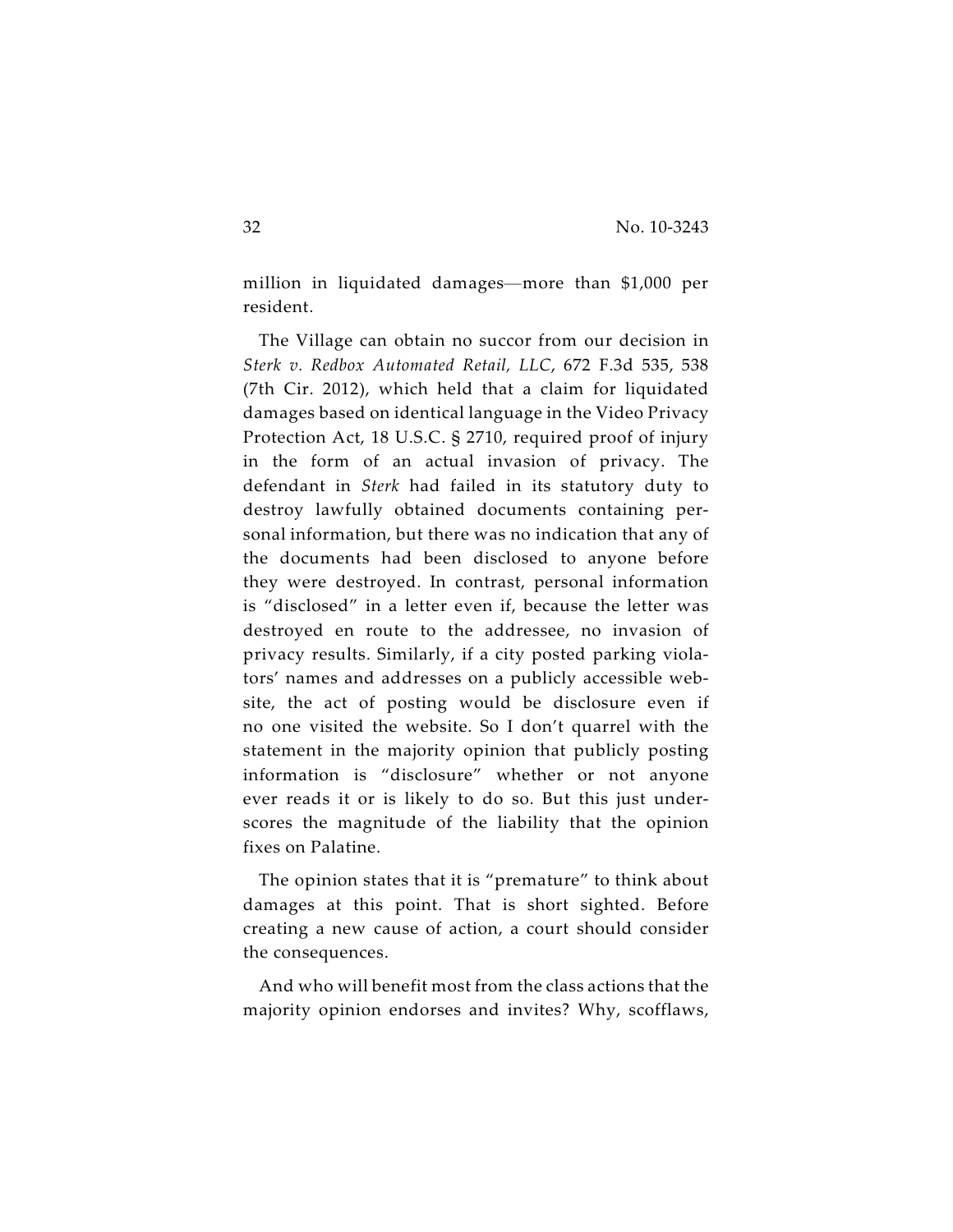of course, because they have the most tickets, each now worth \$2,500. From now until the statute is amended (unless today's decision is reversed by the Supreme Court first), only a sucker would park legally in the Village of Palatine.

FLAUM, *Circuit Judge*, with whom EASTERBROOK, *Chief Judge*, and POSNER and SYKES, *Circuit Judges*, join, dissenting. Although I agree with the majority's conclusion that the posting of personal information on a parking citation constitutes a disclosure within the meaning of the Driver's Privacy Protection Act ("DPPA"), 18 U.S.C. § 2721, *et seq*., I am unable to agree with the majority's conclusion that permissible disclosures are limited to such information as is necessary to effectuate the purposes of the statutory exceptions. Neither the text nor the legislative history conveys Congress's intent to limit the information that may be disclosed in connection with a particular exception.

The present dispute turns on the meaning of the DPPA, or, more specifically, on the meaning of the exceptions that permit the disclosure of personal information. Our goal is to ascertain Congress's purpose in enacting the legislation. *See, e.g*., *Milner v. Dep't of Navy*, \_\_\_ U.S. \_\_\_,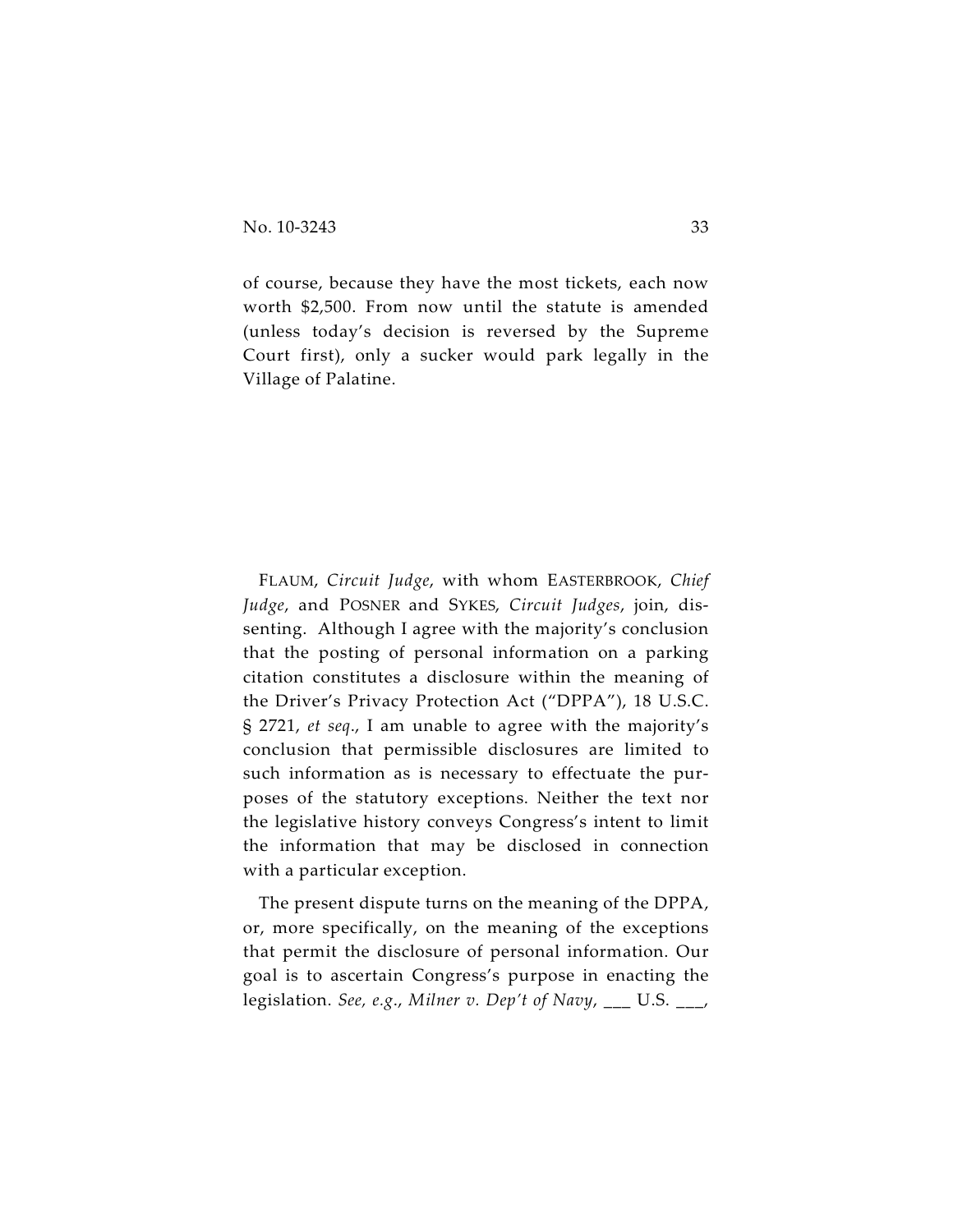131 S. Ct. 1259, 1264 (2011) (citing *Park 'N Fly, Inc. v. Dollar Park & Fly, Inc*., 469 U.S. 189, 194 (1985)); *United States v. N.E. Rosenblum Truck Lines, Inc.*, 315 U.S. 50, 53 (1942). Generally, the plain language of a statute is the best evidence of legislative intent. *United States v. Clintwood Elkhorn Mining Co.*, 553 U.S. 1, 11 (2008) ("The strong presumption that the plain language of the statute expresses congressional intent is rebutted only in rare and exceptional circumstances." (quotation marks and alterations omitted)); *United States v. Ye*, 588 F.3d 411, 414-15 (7th Cir. 2009). In looking to the language of the DPPA, we are mindful that statutory interpretation is a "holistic endeavor," which requires courts to look at words and their meaning not in isolation but in the context of the statutory scheme in which they appear. *Koons Buick Pontiac GMC, Inc. v. Nigh*, 543 U.S. 50, 60 (2004) (quoting *United Sav. Ass'n of Tex. v. Timbers of Inwood Forest Assocs*., 484 U.S. 365, 371 (1988)).

Title 18, Section 2721(b), of the United States Code, lists fourteen "permissible uses" of personal information that do not violate the DPPA. Relevant to the practice challenged in this case, Section 2721(b) provides: "Personal information referred to in subsection (a) . . . may be disclosed  $\dots$  (4) [f]or use in connection with any civil, criminal, administrative, or arbitral proceeding in any . . . court or agency or before any self-regulatory body, including the service of process . . . ." Under Illinois law and by municipal ordinance, the parking citation that Senne received constitutes service of legal process. *See* 625 ILCS 5/11-208.3(b)(3) (authorizing municipalities to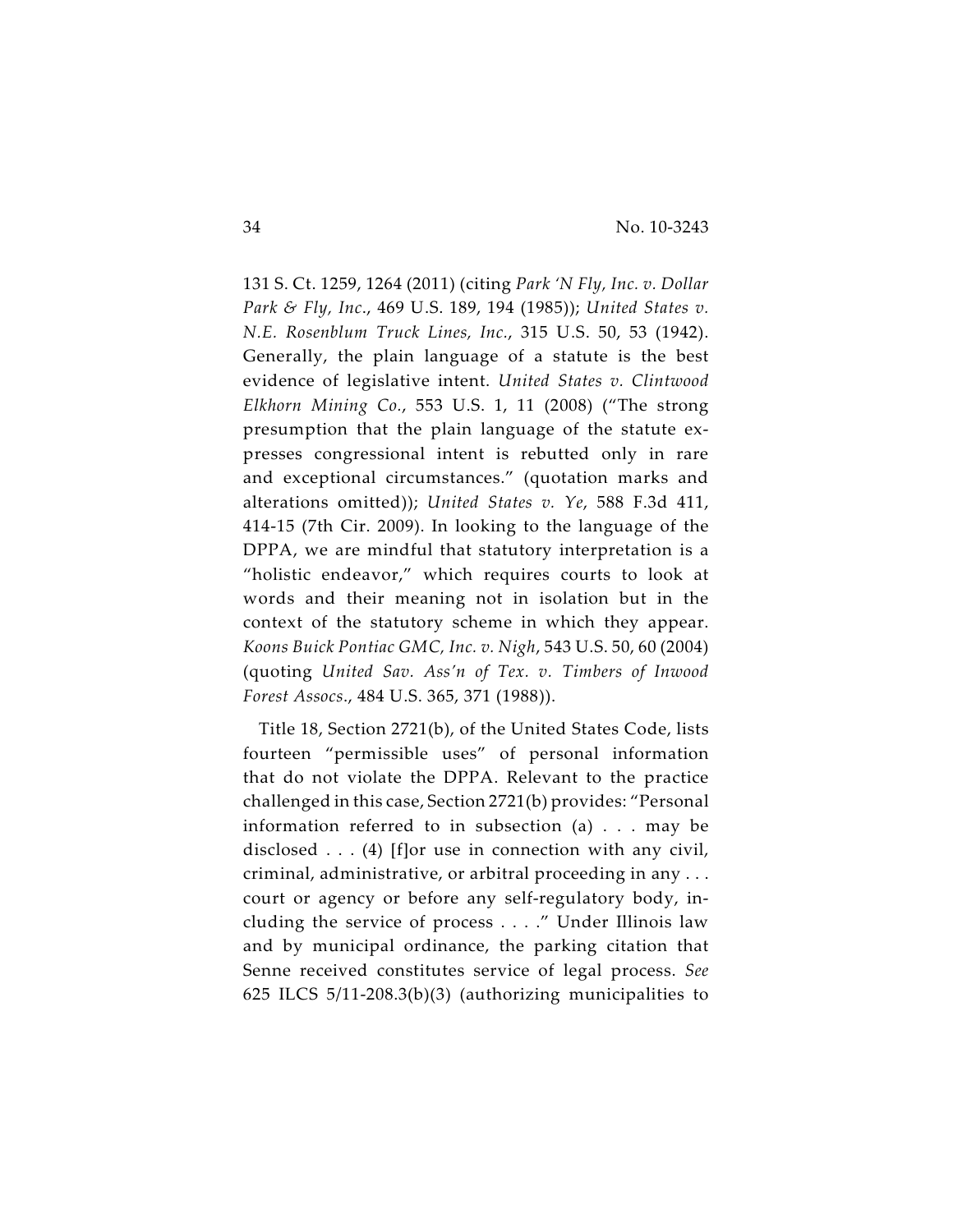serve process for parking violations by means of affixing the notice to the vehicle); Village of Palatine Ordinance 2-707(b)(3) (service of complaint in administrative proceedings may be effected by affixing complaint to the property where the violation is found). Indeed, the majority recognizes that the parking citation constitutes service of process. See Op. at 24 & n.18.<sup>1</sup> In my view, because a municipality falls outside the DPPA's proscriptions when it discloses personal information as part of serving legal process, the Village's disclosure of information in the parking citation does not violate the DPPA. The DPPA does not ask whether the service of process reveals no more information than necessary to effect service, and so neither should we.

In determining that subsection 2721(b)(4) permits the disclosure of all personal information, not just that which is reasonably necessary, I adhere to the basic canon of statutory interpretation of giving meaning to every word. *See Duncan v. Walker*, 533 U.S. 167, 174 (2001). The

 $1$  The en banc majority also determines that the exception found in subsection 2721(b)(1) applies because the issuance of the citation is one of the functions of the Village's police department. *See* Op. at 24. The initial panel majority found it unnecessary to reach this issue after concluding that the personal information was properly disclosed under the (b)(4) exception. *See Senne v. Village of Palatine, Ill.*, 645 F.3d 919, 923-24 (7th Cir. 2011) (majority opinion). There is similarly no need to address the (b)(1) exception here since the disputed phrase "for use" applies in the same way to both exceptions.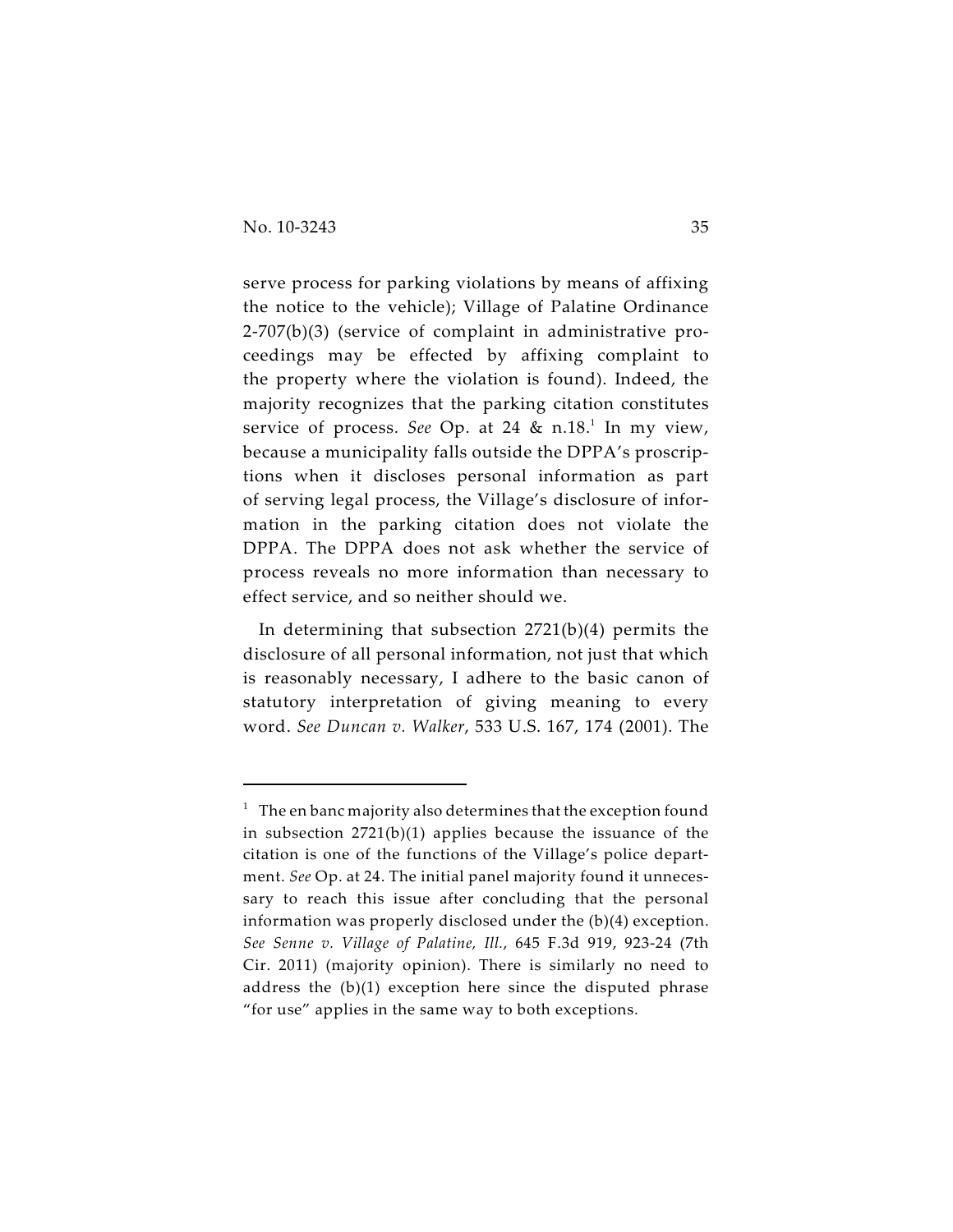words "for use," which introduce each subsection of Section 2721(b)'s list of exceptions, indicate that personal information can be disclosed when it is used for one of the enumerated purposes. This interpretation does not read "for use" out of the DPPA, nor does it limit the phrase's function to linking grammatically the "may be disclosed" language in the introductory paragraph of Section 2721(b) to the purposes and recipients listed in the subsections. The express terms of the statute permit the disclosure of information when one of Section 2721(b)'s exceptions applies. All of the information to which Senne objects was used in the parking citation, and its disclosure was therefore proper under subsection 2721(b)(4).

The majority interprets "for use" as expressing a limiting principle for what information may be disclosed under a particular exception. By restricting the scope of the exceptions, the majority essentially inserts a qualifier, such as "appropriate" or "reasonable" or "necessary," into the phrase "for use." Subsection  $2721(a)(1)$ of the DPPA prohibits states from disclosing personal information "except as provided in subsection (b) of this section," but the DPPA does not contain any language that limits disclosure to information that complies with the purposes of Section 2721(b) or that is actually used to carry out an enumerated purpose. Some of the exceptions listed in Section 2721(b) limit how the information can be used, but subsection 2721(b)(4)'s exception for service of process does not contain any words of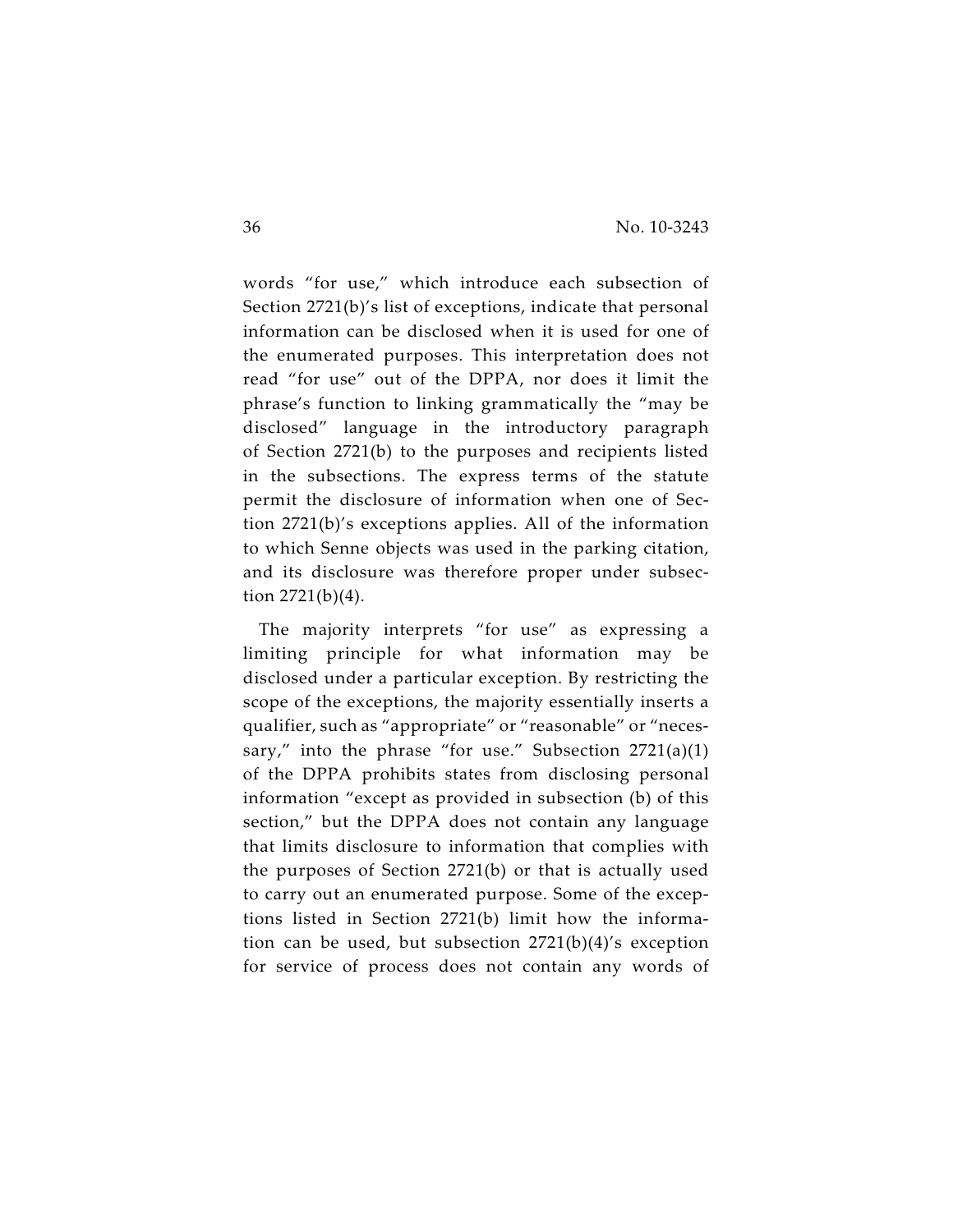limitation.<sup>2</sup> Thus, the DPPA's text makes clear that Congress intended to leave states with considerable leeway. Congress could have included a qualifier for disclosures, but it did not do so. Congress of course remains at liberty to amend the statute, and, for the policy reasons advanced by the majority, it may well see the need to do so. However, the current text does not support the majority's view.

The majority's interpretation of "for use" is informed by its understanding of Congress's intent in enacting the DPPA. The majority asserts that "the statute's purpose of safeguarding information for security and safety reasons, contained in the general prohibition against disclosure" would be "frustrated" if "for use" were construed to allow any information to be disclosed as part of an exception. Op. at 18. But the legislative history does not convey an intent to eliminate any and all dangers that can be traced back to the disclosure of information from motor vehicle records.

The legislative history reveals that Congress enacted the DPPA as a crime-fighting measure in response to specific concerns. The murder of actress Rebecca Schaeffer by a stalker who acquired her address from a

 $2$  Similarly, Congress limited permissible disclosures by requiring express consent for the disclosure of "highly restricted personal information." *See* 18 U.S.C. § 2721(a)(2). Notably, although Congress applied this restriction to ten of Section 2721(b)'s exceptions, Congress did not apply this heightened restriction to subsection 2721(b)(4).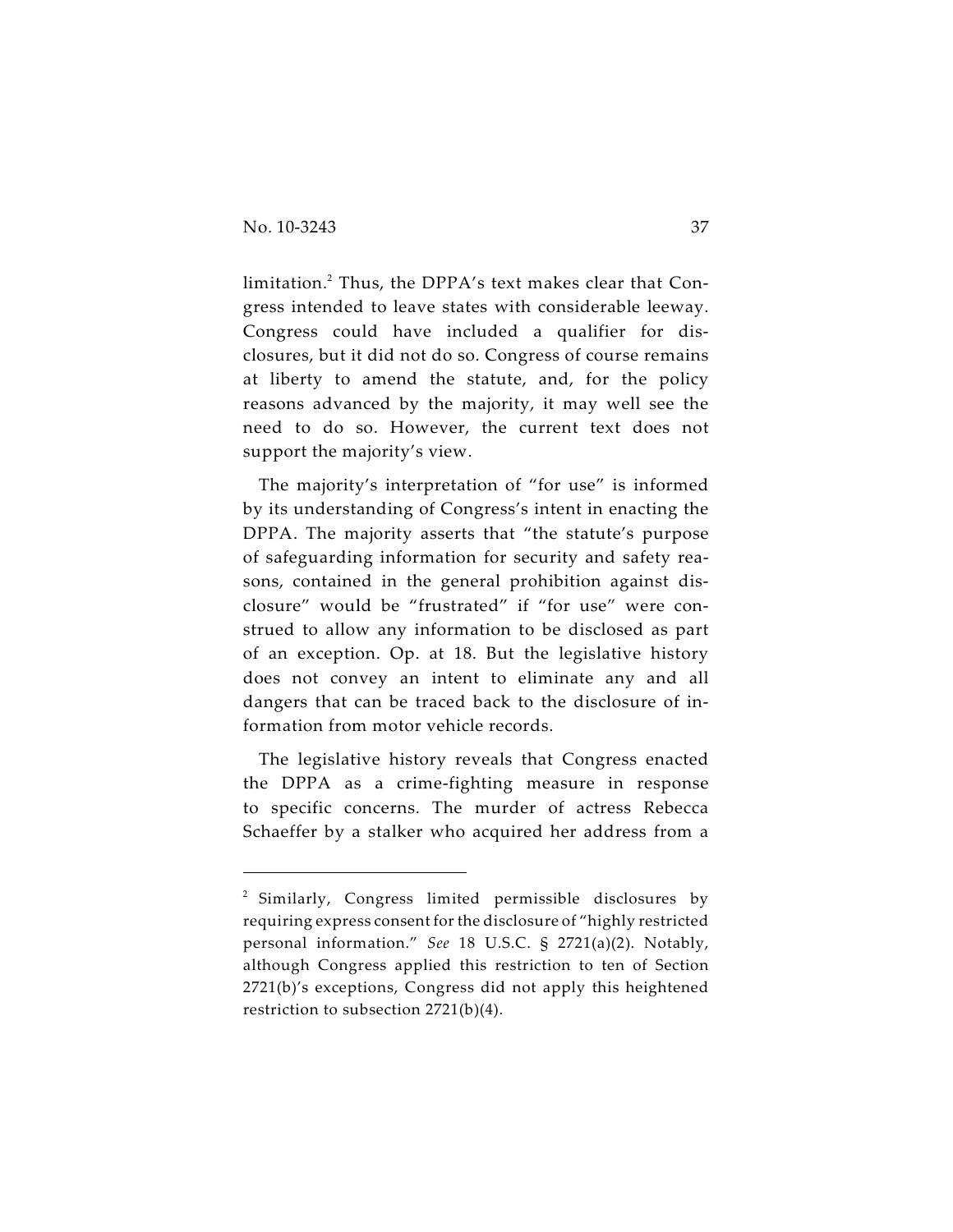motor vehicle department is widely recognized as the catalyst for the DPPA. *See Taylor v. Acxiom Corp*., 612 F.3d 325, 336 (5th Cir. 2010). Similarly, Senator Barbara Boxer, one of the DPPA's sponsors, emphasized that "[i]n 34 States, someone can walk into a State Motor Vehicle Department with your license plate number and a few dollars and walk out with your name and home address." 139 Cong. Rec. S15,762 (daily ed. Nov. 16, 1993); *see also* 140 Cong. Rec. H2522 (daily ed. Apr. 20, 1994) (statement of Rep. Moran, a sponsor of the DPPA) ("A total stranger can obtain personal information about you without knowing anything more about you than your license plate number and you are helpless to stop it."). The legislative history also contains statements about the need to protect domestic violence victims and law enforcement officers from retaliatory attacks. *See* Op*.* at 20-21 & nn. 14-15. Rather than evincing the intent to guard against all imaginable dangers, the legislative history emphasizes Congress's intent to prevent the specific danger that arises when individuals are able to obtain personal information *upon request* from state motor vehicle records. *See, e.g.*, 139 Cong. Rec. S15,765 (daily ed. Nov. 16, 1993) (statement of Sen. Biden) ("This amendment closes a loophole in the law that permits stalkers to obtain—on demand—private, personal information about their potential victims. . . . Thus, potential criminals are able to obtain private, personal information about their victims simply by making a request.").

The majority is concerned that interpreting "for use" to allow the disclosure of information that is not strictly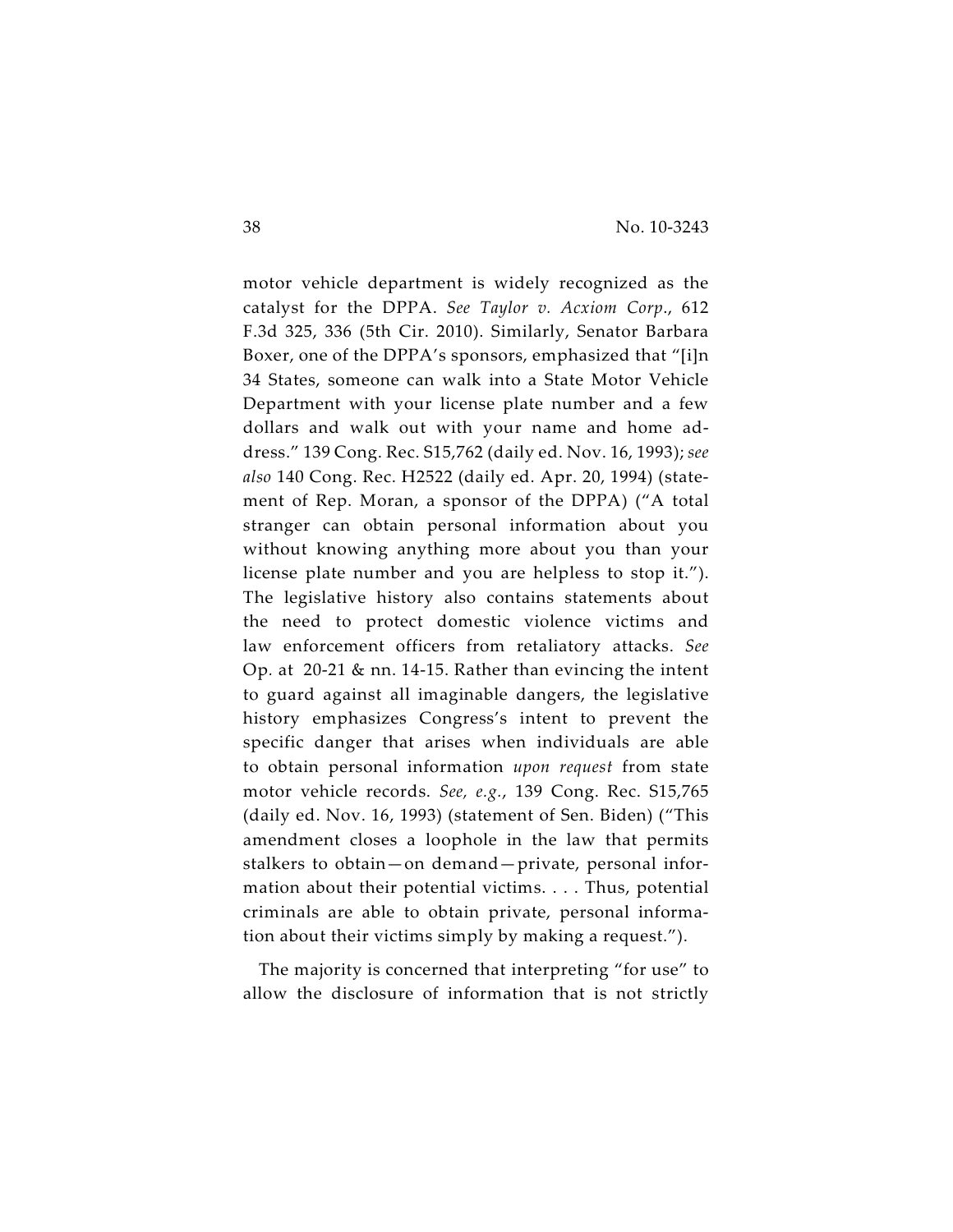necessary for the exception creates safety risks, such as a stalker stumbling upon a parking citation containing information about his or her target, or a miscreant selecting a target based on the information provided in a citation. While recognizing the possibility of such chance crimes, I conclude that these crimes were not the types of crimes that motivated Congress to enact the DPPA. Though individual legislators might well favor placing greater restrictions on what state motor vehicle departments can disclose, it is not evident that Congress as a whole would wish to do so. It is not uncommon for Congress, out of respect for our federal system, to limit its response to legitimate policy challenges—even those with apparent (and perhaps appealing) solutions.

Congress may have decided not to qualify "for use" so as to limit the exercise of judicial discretion. Under my interpretation of "for use," the role of the judiciary is confined to determining how the public agency was using the information. If the agency was using the information in connection with one of Section 2721(b)'s permissible uses, then the agency's disclosure of information is valid; otherwise, the agency's disclosure violates the DPPA. This categorical approach may end up overor under-inclusive at times, but it has the virtue of being straightforward, predictable, and less costly to administer. By contrast, under the majority's interpretation of "for use," the judiciary is tasked with determining what pieces of information are needed in order to carry out the purpose of the applicable exception. The statute offers no guidance to the judges, lawyers, and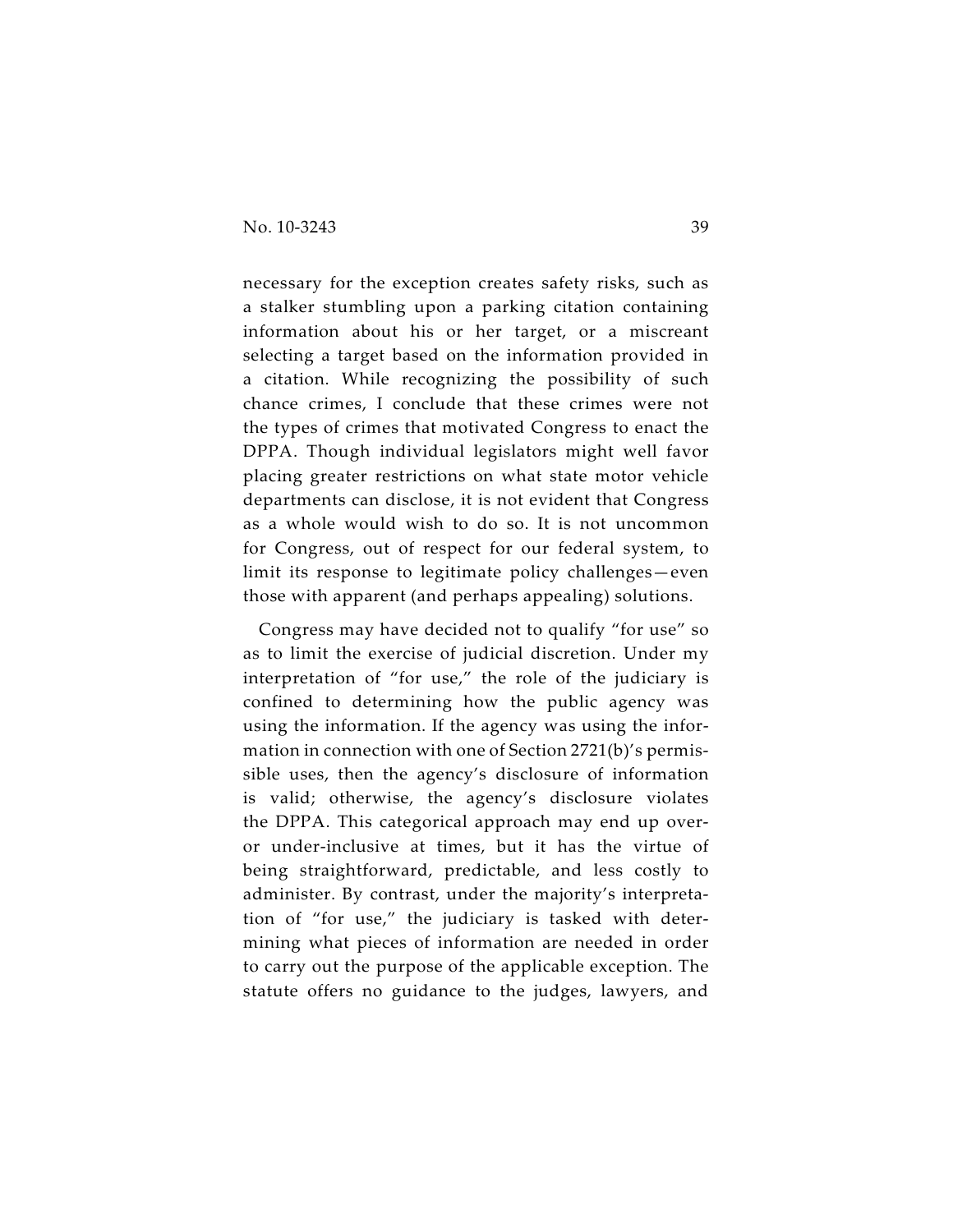public actors who will inevitably struggle to distinguish between necessary and extraneous information. By calling on judges to ban seemingly unnecessary disclosures, the majority makes the statute less straightforward, less predictable, and more costly to administer (due to the litigation expenses associated with determining the propriety or necessity of each disclosure). The majority's interpretation of "for use" thereby exposes municipalities to substantial penalties (possibly \$80 million for Palatine) for failing to predict what disclosures a judge will find to be appropriate. It is not our responsibility to evaluate the two approaches and determine which constitutes better policy; rather, our responsibility is to determine which approach Congress incorporated into the DPPA. *See Pac. Operators Offshore, LLP v. Valladolid*, \_\_\_ U.S. \_\_\_, 132 S. Ct. 680, 690 (2012) ("[I]f Congress' coverage decisions are mistaken as a matter of policy, it is for Congress to change them. We should not legislate for them." (quoting *Herb's Welding, Inc. v. Gray*, 470 U.S. 414, 427 (1985))). Far from frustrating Congress's intent, my interpretation defers to the intent expressed by Congress when it included the phrase "for use" without any qualifier or any limiting guidelines.

Because the text contains no qualifier, the majority struggles to articulate the substance of the qualifier that it reads into the phrase "for use." In certain parts of its opinion, the majority describes the standard for evaluating disclosures in broad, conclusory terms that express policy objectives but shed little light on how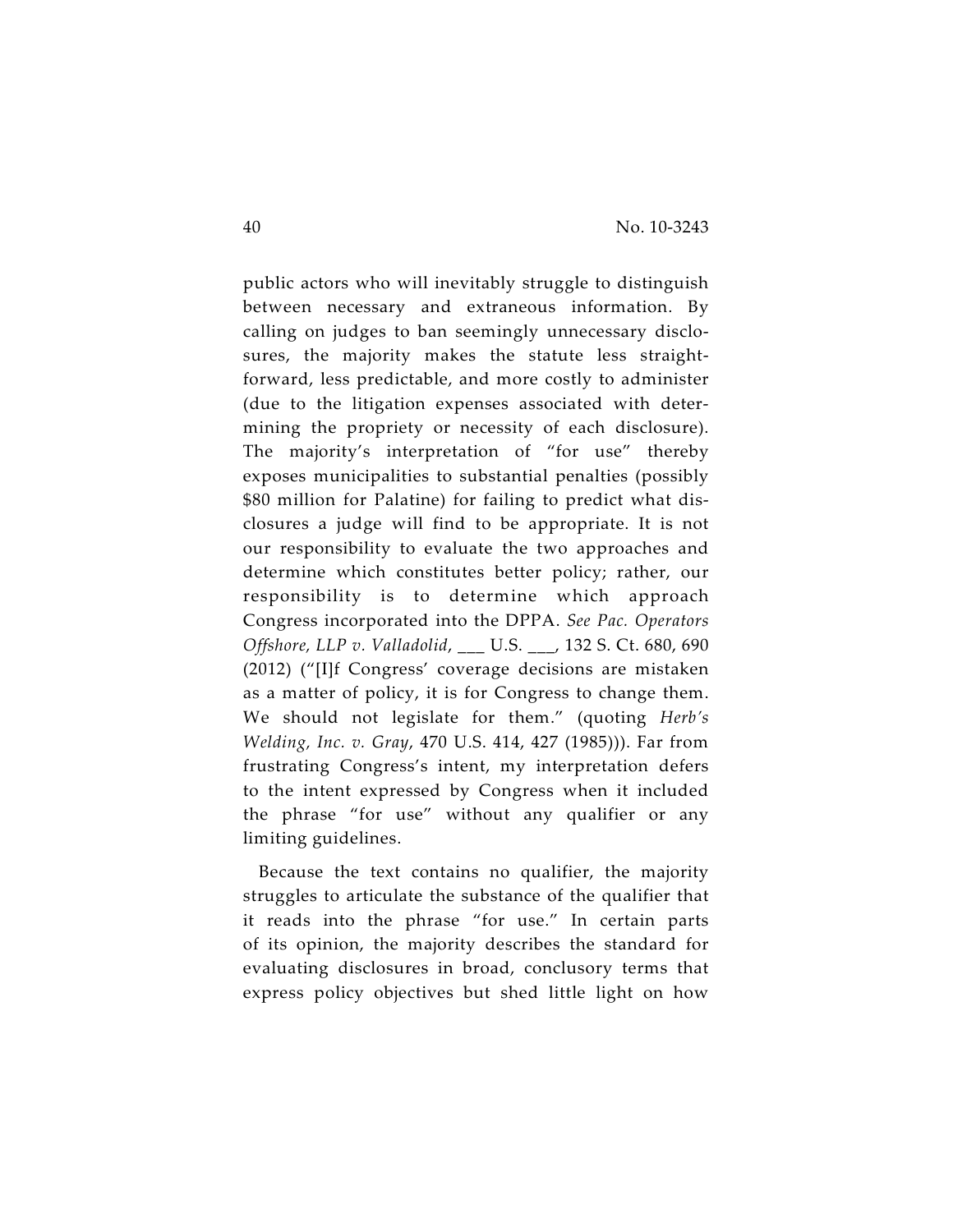to distinguish proper from improper disclosures. *See, e.g.*, Op. at 17 ("The words '[f]or use' . . . contain the necessary limiting principle that preserves the force of the general prohibition while permitting the disclosures compatible with that prohibition."); Op. at 23 ("Congress did not intend that the statutory exceptions be divorced, logically or practically, from the purpose of the statute."). In other parts of its opinion, the majority states that any disclosure "must be compatible with the purpose of the exception," Op. at 18, must "effect[] a particular purpose exempted by the Act," Op. at 19, and "must comply with those legitimate uses of information identified in the statutory exceptions," Op. at 26. This language appears slightly more concrete, but it still falls short of providing actual guidance. Reasonable minds will disagree as to what disclosures are compatible with the purpose of the exception, while arguably extraneous disclosures might still be viewed as compatible. The majority defines "for use" as permitting "an authorized recipient" to "disclose the information only in a manner that does not *exceed the scope* of the authorized statutory exception," Op. at 18 (emphasis in original), but the majority does not provide any definitions, tests, or tools for determining the scope.

By construing "for use" to contain a limiting principle without articulating its substance, the majority effectively calls on judges to determine whether a particular disclosure is "appropriate" or "reasonable" or "necessary" for carrying out the exception. The majority states that it does not read "use" as signifying "necessary use," *see*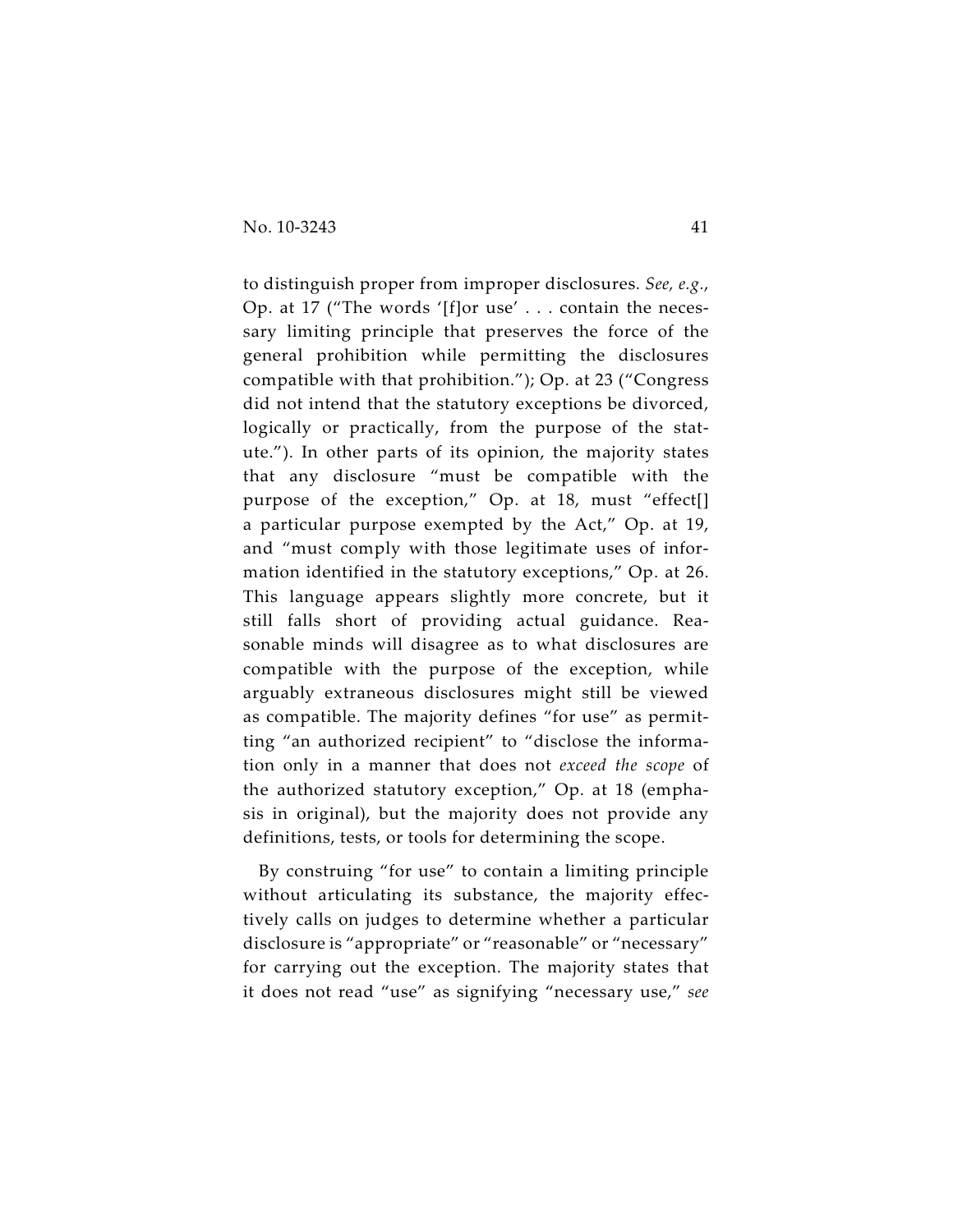Op. at 19 n.12, but it provides no alternative definition. The majority also asserts that it does not read a "best practices" requirement into the statute, *see id.*, but it does not explain what distinguishes "legitimate" or "compatible" uses, which are apparently mandated by the statute, from best practices, which are not. The dissent to the initial panel opinion had interpreted the DPPA as limiting disclosures to "the personal information reasonably necessary to effectuate the governmental purpose set forth in the exception." *Senne v. Village of Palatine, Ill.*, 645 F.3d 919, 926 (7th Cir. 2011) (Ripple, J., dissenting); *see also id*. ("[T]he information disclosed under an exception must have a reasonable relationship to the purpose of the exception."). Though the en banc opinion does not adopt the "reasonably necessary" standard, it supplies no clear standard in its place.

Finally, certain parts of the majority's opinion define "for use" as requiring that "the disclosed information *actually must be used* for the purpose stated in the exception." Op. at 25 (emphasis added); *see also* Op. at 17-18 ("[T]hat language means that the actual information disclosed—i.e., the disclosure as it existed in fact—must be information that is *used* for the identified purpose." (emphasis in original)); Op. at 24 ("[T]he complaint does put in issue whether all of the disclosed information actually *was used* in effectuating either of these purposes." (emphasis in original)). This approach does help judges by allowing them to evaluate *ex post* whether the information was actually used to carry out the purpose of the exception. This approach does not, however, help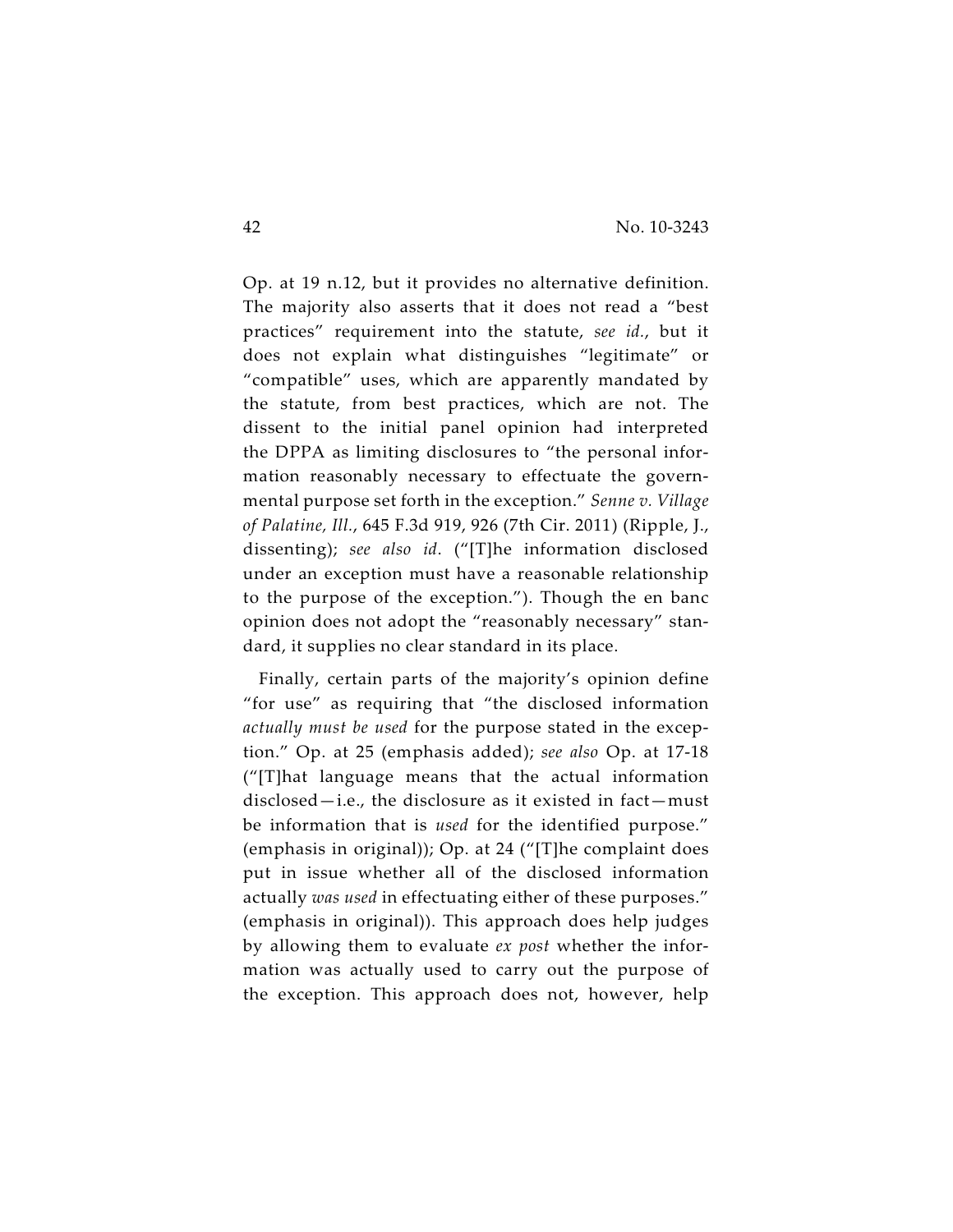municipalities to determine *ex ante* whether a particular disclosure violates the DPPA. The determination of what information will actually be used to carry out an exception cannot always be made in advance. $3$  Further, as Judge Posner discusses, there are hypothetical uses for all of the information disclosed by Palatine. Municipalities might seek to disclose more information than strictly necessary to account for the risk that the core information is erroneous or outdated.

The text of the DPPA simply does not contain the "actual use" limitation that the majority reads into it. *Cf. Howard v. Criminal Info. Servs*., 654 F.3d 887, 892 (9th Cir. 2011) ("There is . . . no problem with Defendants obtaining the personal information for potential future use, even if they may never use it. The DPPA does not contain a temporal requirement for when the information obtained must be used for the permitted purpose. Nor is there a requirement that once the information is obtained for a permitted purpose that it actually be used at all. The DPPA only requires that Defendants obtained the information for a permitted purpose."). In conflict with Congress's intent to preserve the ability of law enforcement and municipalities to carry out their functions, the majority's interpretation opens municipali-

 $3$  Although the majority insists that permissible disclosures are not limited to those that are "necessary" to effectuate the exception, *see* Op. at 19 n.12, a "necessary" standard may be the only way to determine in advance what information will ultimately be used.